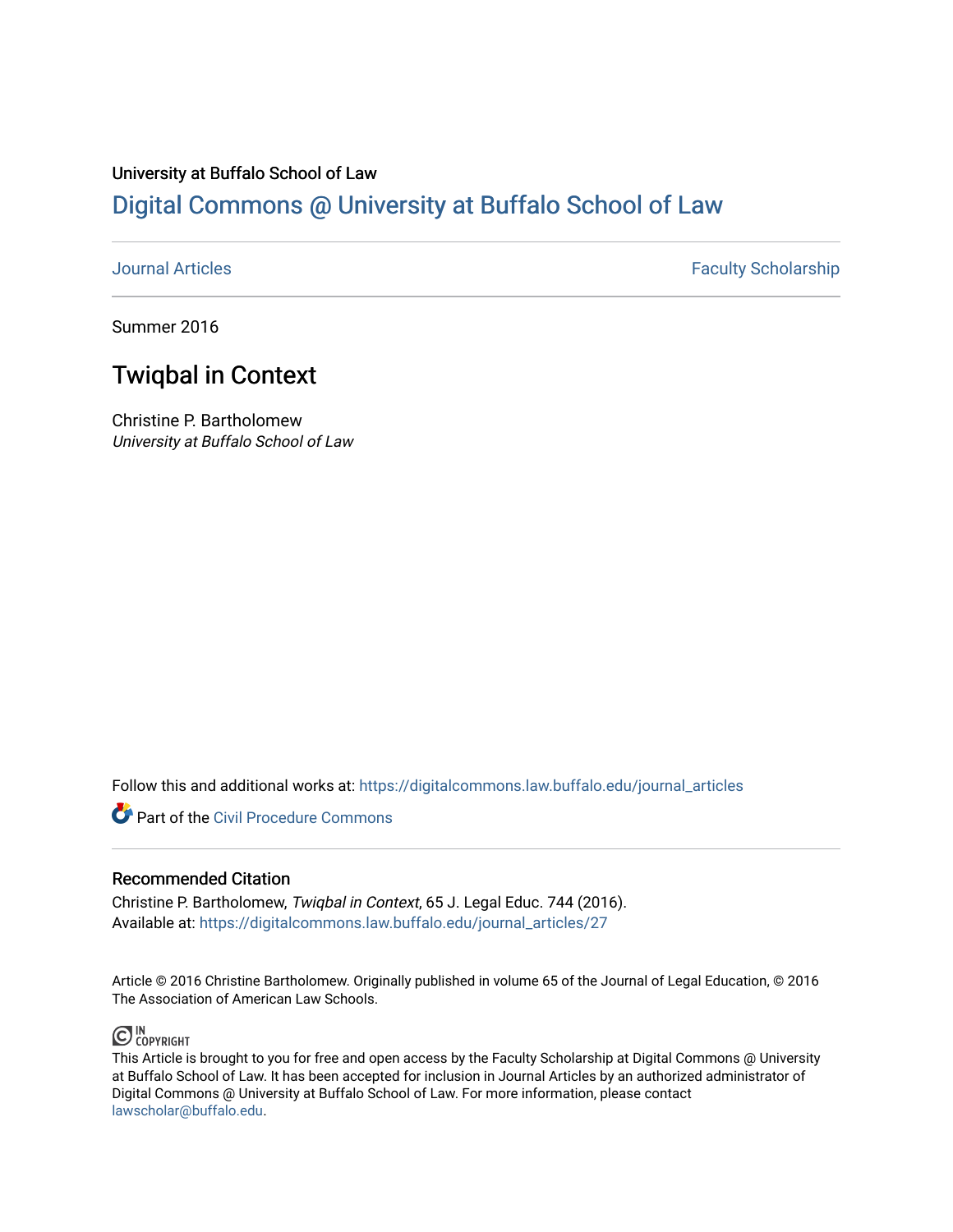# *TWIQBAL* In Context

#### Christine P. Bartholomew

#### **Introduction**

Muddled cases make muddled classes—or do they? In 2007, the Supreme Court ushered in a new pleading threshold for complaints,<sup>1</sup> changing a fiftyyear bedrock of civil procedure doctrine. By retiring notice pleading, *Bell Atlantic Corp. v. Twombly* efectively altered Federal Rules of Civil Procedure 8 and  $12(b)(6)$ -forgoing merit-based determinations that long served as the core of civil procedure gatekeeping.<sup>2</sup>

*Twombly* and the related decision in *Ashcroft v. Iqbal*, 3 collectively referenced as *Twiqbal*,<sup>4</sup> create a plausibility standard. Judges are to evaluate the viability of a plaintif's pre-discovery factual allegations by using common sense based on judicial experience.5 While some praise the new standard, others push to legislatively overturn it as lower courts struggle to define what is plausible.<sup>6</sup>

**Christine P. Bartholomew** is Associate Professor, SUNY Bufalo Law School. The author would like to thank Patti Alleva, Jennifer Gundlach, Anya Bernstein, Nan Haynes, Bernadette Gargano, Monica Wallace, and Sue Mangold for their insightful feedback and support. Thanks also to the organizers and participants at the 2016 AALS Teaching Methods Section Program (co-sponsored by the Civil Procedure Section), *The Pedagogy of Procedure: Using Civil Procedure to Showcase Innovative Teaching Methods*. Special thanks to my research assistant, Philip C. Barth IV, for his tireless work and invaluable student perspective.

- 1. Bell Atl. Corp. v. Twombly, 550 U.S. 544, 545 (2007).
- 2. *See id.* at 563.
- 3. Ashcroft v. Iqbal, 556 U.S. 662 (2009).
- 4. *See, e.g.*, Weiler v. Draper Chevrolet Co., No. 12-12402, 2013 WL 388585, at \*1 (E.D. Mich. 2013); Dec v. Pa. State Police, No. 2:12-CV-565, 2012 WL 6099078, at \*6 (W.D. Pa. 2012); RHJ Med. Ctr., Inc. v. City of DuBois, 754 F. Supp. 2d 723, 730 (W.D. Pa. 2010) ("There is a 'new sherif in town' now policing FED.R.CIV.P. 12(c), and his name is '*Twiqbal.*'"). *See generally*  Cristina Calvar, Note, *"Twiqbal": A Political Tool,* 37 J. LEGIS. 200, 202 n.21 (2012) (observing that "[t]he nickname 'Twiqbal' has gained increasing popularity when collectively referring to the heightened pleading requirements set forth by *Twombly* and *Iqbal"*); David Mills, *Twombly,*  Courtoons (Oct. 23, 2009), <http://www.courtoons.net/2009/10/23/twombly>/ (providing illustration of *Twiqbal's* effect on some plaintiffs).
- 5. *Iqbal*, 556 U.S. at 663-64 ("[D]etermining whether a complaint states a plausible claim is context-specifc, requiring the reviewing court to draw on its experience and common sense.").
- 6. *See* S. 1504, 111th Cong. (2009) ("Notice Pleading Restoration Act of 2009"); H.R. 4115, 111th Cong. (2009) ("Open Access to Courts Act of 2009").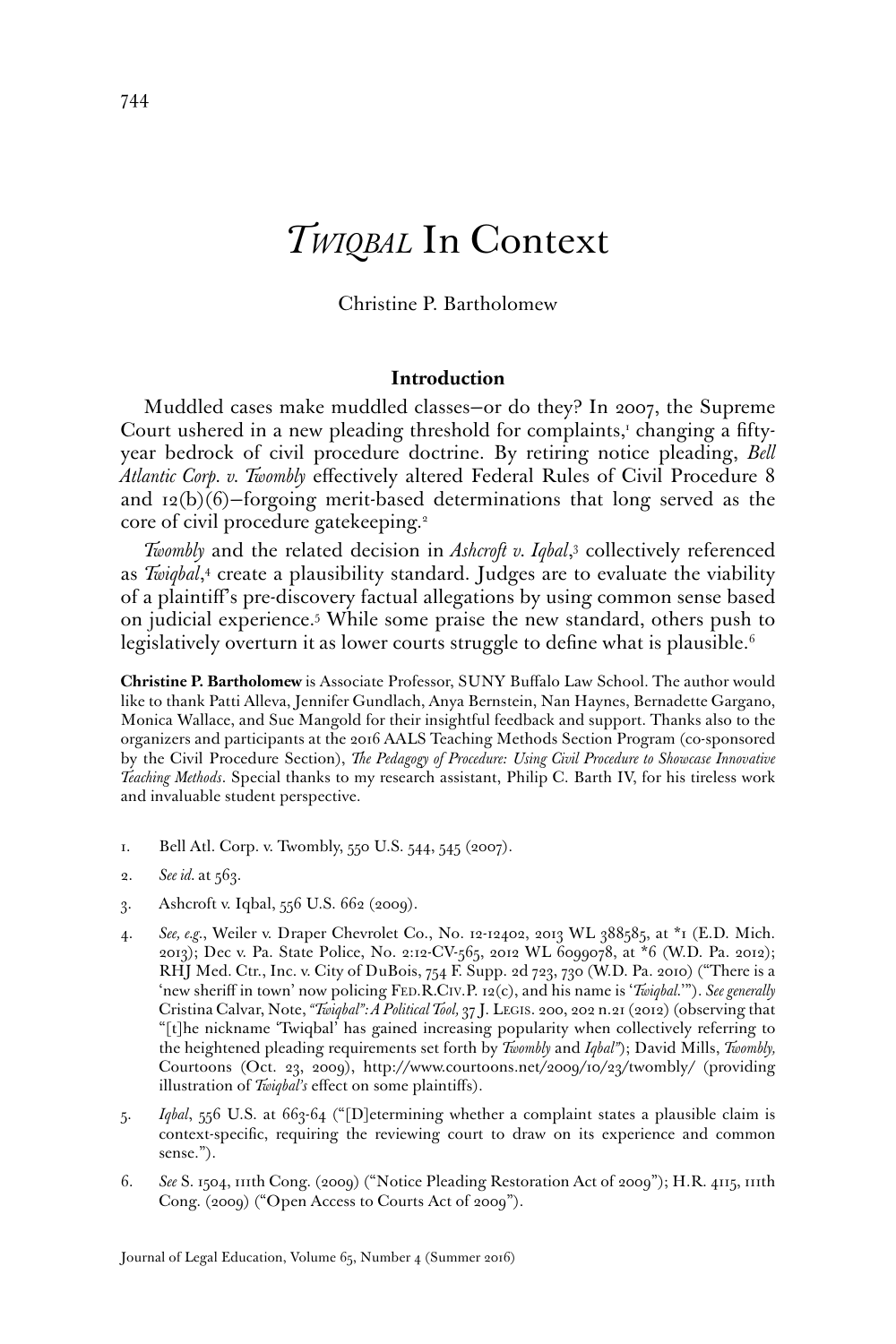As someone who worked on *Twombly* before entering academia, I am wellversed in the debates over the new standard.7 Rather than echoing them, this Article has a diferent focus, namely the obstacles *Twiqbal* poses for law students and their professors preparing them for practice in a post-*Twiqbal* world. *Twiqbal*  comes up in multiple law school classes, starting in frst-year civil procedure, and revisited in upper-division courses such as Complex Civil Litigation, Employment, Antitrust, and litigation drafting classes. In each iteration, the plausibility standard generates pedagogical challenges. This Article explores these challenges, focusing particularly on those that arise in introductory civil procedure courses.

Teaching *Twiqbal* is imperative. Not only do the cases offer an opening to explore pleading standards, they are a springboard for discussions of gatekeeping, the diferences between rules and standards, and foundational questions about the function of civil procedure. On the more practice-oriented side, *Twiqbal* introduces pre-fling investigation and drafting—skills essential for practice readiness.<sup>8</sup>

However, pleading after *Twiqbal* is somewhat of an enigma. Scholars hotly debate the foundational question of whether "plausibility" is a new pleading standard, let alone what the standard is.9 Teaching *Twiqbal* is further complicated because the impact of the revised pleading standard heavily depends on the substantive law at issue—leaving civil procedure professors to explain this nebulous intersection to students just learning what a legal claim is. This challenge is compounded by the realities of class size and limited time to devote to any one topic.

Even in my informal discussions with other civil procedure scholars, passing references to *Twiqbal* generate empathetic head-shaking and knowing sighs of frustration. However, given pleading is the first step of any litigation,<sup>10</sup>

- 7. *See, e.g.*, Stephen B. Burbank, *Pleading and the Dilemmas of "General Rules,"* 2009 WIS. L. REV. 535 (2009); Kevin M. Clermont & Stephen C. Yeazell, *Inventing Tests, Destabilizing Systems*, 95 IOWA L. REV. 821 (2010); Edward H. Cooper, *King Arthur Confronts TwIqy Pleading*, 90 OR. L. REV. 955 (2012); Arthur R. Miller, *From* Conley *to* Twombly *to* Iqbal*: A Double Play on the Federal Rules of Civil Procedure*, 60 DUKE L.J. 1 (2010); Anne E. Ralph, *Not the Same Old Story: Using Narrative Theory to Understand and Overcome the Plausibility Pleading Standard*, 26 YALE J.L. & HUMAN. 1 (2014).
- *Skills*, 31 SETON HALL L. REV. 479, 482-83 (2000) (discussing factual investigation as part of 8. *See, e.g.*, Raleigh Hannah Levine, *Of Learning Civil Procedure, Practicing Civil Practice, and Studying*  a Civil Action*: A Low-Cost Proposal to Introduce First-Year Law Students to the Neglected* MacCrate practice-readiness).
- 9. *See* Robert G. Bone, Twombly, *Pleading Rules, and the Regulation of Court Access*, 94 IOWA L. REV. 873, 877 (2009) ("[T]he Supreme Court's decision in *Twombly* does not alter pleading rules in as drastic a way as many of its critics, and even some of its few defenders, suppose."); Adam N. Steinman, *The Pleading Problem*, 62 STAN. L. REV. 1293, 1299 (2010) ("[P]roperly understood, the post-*Iqbal* pleading framework is not fundamentally in confict with notice pleading, because the most signifcant pre-*Twombly* authorities on federal pleading remain good law and because the troublesome plausibility standard is rendered irrelevant when a plaintif provides nonconclusory allegations for each element of a claim.").
- 10. Understanding the new federal pleading standard is particularly important, since the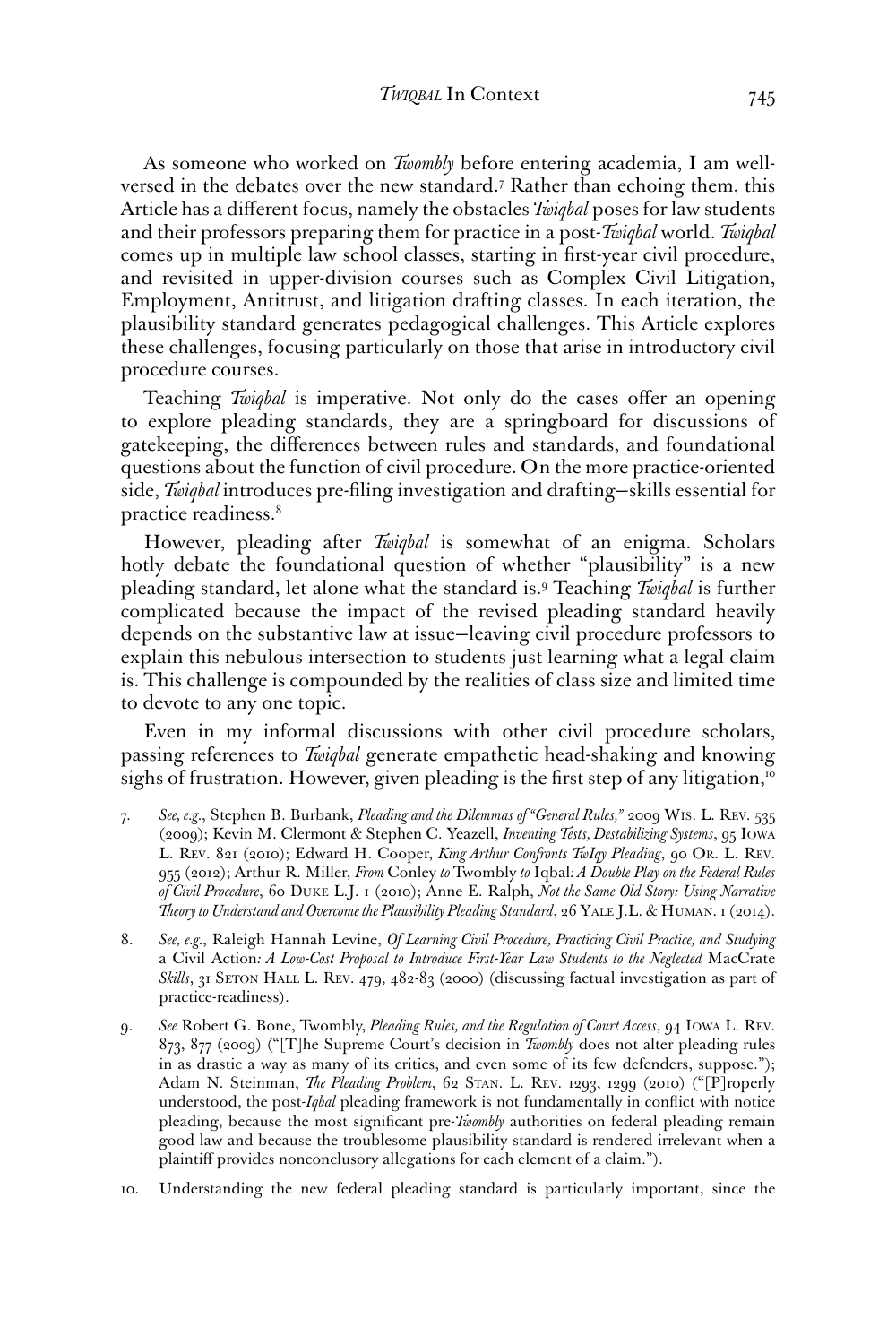just decrying the opinions' problematic aspects and hoping for the best does little good to prepare students. Yet I worry that traditional Socratic lecture fails to help students explore the contours of the decisions.<sup>11</sup> Instead, teaching *Twiqbal* requires attention to context: the context necessary to understand both why *Twiqbal* is challenging to teach and the consequences of the plausibility standard.

This Article discusses these dual levels of context. It begins by providing a brief overview of *Twiqbal*, one that recognizes that the facts of both cases are well-known and does not belabor them more than necessary to present the remainder of the Article. Second, I theorize why students struggle so mightily to process the nuanced diference between plausibility and notice pleading—let alone the larger implications of the distinction. Third, I set forth one solution for increasing student understanding of this complex aspect of civil procedure jurisprudence. Though this solution is tailored to teaching pleading, the decision process behind this solution should resonate with other professors seeking alternative teaching methods to troublesome doctrines.

#### **I. Evolving Pleading Standards**

This Part details how *Twiqbal* fts into the evolving history of pleading requirements. This quick primer foreshadows the teaching challenges *Twiqbal*  poses. For close to ffty years, Rule 8 of the Federal Rules of Civil Procedure simply required "notice pleading."<sup>12</sup> A complaint needed only to provide "a short and plain statement of the claim showing that the pleader is entitled to relief" to survive a motion to dismiss.<sup>13</sup> Rule 8 was part of a significant reform efort to ensure "the due subordination of civil procedure to the ends of substantive justice."14 The drafters sought to liberalize pleading standards, making it easier to bring suit than under the prior code pleading requirements.<sup>15</sup>

majority of state courts have modeled their pleading requirements after the federal standard. *See* Bell Atl. Corp. v. Twombly, 550 U.S. 544, 578 (2007) (Stevens, J. dissenting) ("Taking their cues from the federal courts, twenty six States and the District of Columbia utilize as their standard for dismissal of a complaint the very language the majority repudiates: whether it appears "beyond doubt" that "no set of facts" in support of the claim would entitle the plaintif to relief.").

<sup>11.</sup> *See, e.g.*, Suzanne Dallimore, *The Socratic Method—More Harm than Good*, 3 J. CONTEMP. L. 177, 177 (1977); Cynthia G. Hawkins-Leon, *The Socratic Method-Problem Method Dichotomy: The Debate over Teaching Method Continues*, 1998 B.Y.U. EDUC. & L.J. 1, 6 (1998); Laura Kalman, *To Hell with Langdell!*, 20 LAW & SOC. INQUIRY 771, 771-72 (1995); Jenny Morgan, *The Socratic Method: Silencing Cooperation*, 1 LEGAL EDUC. REV. 151, 153 (1989); Bernard J. Ward, *The Problem Method at Notre Dame*, 11 J. LEGAL EDUC. 100, 100-01 (1958).

<sup>12.</sup> FED. R. CIV. P. 8(a)(2) (stating a complaint need only include "a short and plain statement of the claim showing that the pleader is entitled to relief.").

<sup>13.</sup> *Id.* 

<sup>14.</sup> Charles E. Clark, *The Handmaid of Justice*, 23 WASH. U. L.Q. 297, 297 (1938).

<sup>15.</sup> Edward D. Cavanagh, Twombly, *The Federal Rules of Civil Procedure and the Courts*, 82 ST. JOHN'S L. REV. 877, 877 (2008) ("The drafters rejected . . . pleading rules . . . which generally required a plaintiff to allege facts sufficient to establish a cause of action."). The previous standard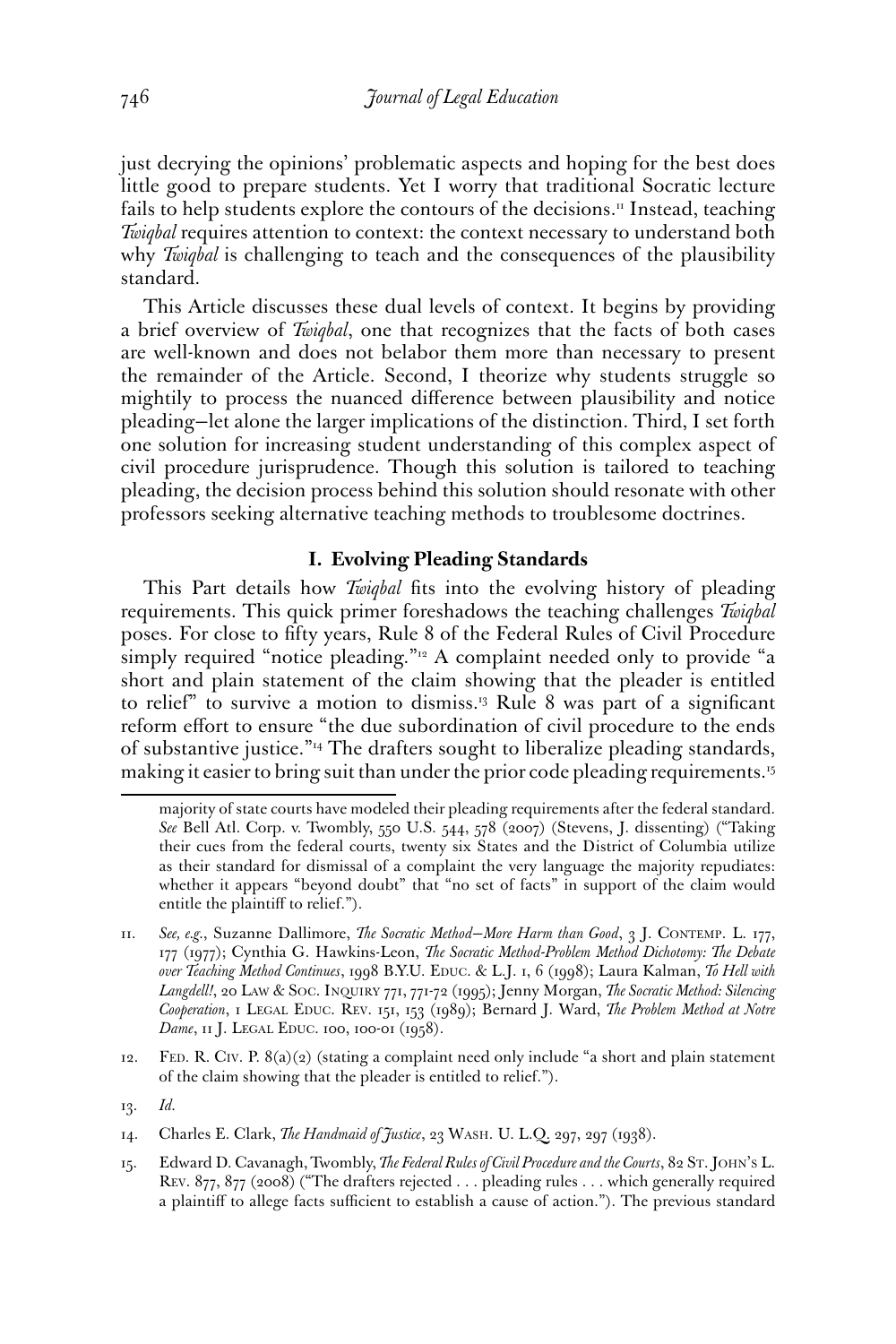With *Conley v. Gibson* in 1957,<sup>16</sup> the Supreme Court further solidified this liberal pleading standard. Under *Conley*, as long as the trial court can construe the facts in a complaint to state a claim, it should deny a motion to dismiss.<sup>17</sup> The decision articulated the seminal test for a complaint: "In appraising the sufficiency of the complaint we follow, of course, the accepted rule that a complaint should not be dismissed for failure to state a claim unless it appears beyond doubt that the plaintif can prove no set of facts in support of his claim which would entitle him to relief."18 Rather than an early screening, a court evaluates allegations either on summary judgment or at trial, after a plaintiff has had an opportunity to build a case through discovery.<sup>19</sup> This generous pleading standard was intended to bolster access to justice and private enforcement efforts.<sup>20</sup>

Lower courts did not always welcome this progression toward more liberal [pleading.21](https://pleading.21) These courts and other critics raised concerns about the high cost of discovery and expanding caseloads in federal courts to continue pushing for more procedural gatekeeping.<sup>22</sup> Nonetheless, for many years appellate

- 16. Conley v. Gibson, 355 U.S. 41 (1957), *abrogated by* Bell Atl. Corp. v. Twombly, 550 U.S. 544  $(2007).$
- 17. *Id.* at 47-48 & n.8; *cf.* Robin J. Efron, *The Plaintif Neutrality Principle: Pleading Complex Litigation in the Era of* Twombly *and* Iqbal, 51 WM. & MARY L. REV. 1997, 2000 (2010) ("For nearly ffty years, courts and commentators viewed the pleading stage as a relatively weak point for the exercise of gatekeeping.").
- 18. *Conley*, 355 U.S.at 45-46.
- 19. *See, e.g.*, Celotex v. Catrett, 477 U.S. 317, 327 (1986) (discussing how after the advent of notice pleading the primary screening of cases shifted from motions to dismiss to summary judgment); *see also* Efron, *supra* note 17, at 2005 & n.11 ("The Rule was not meant to serve a gatekeeping function for meritorious lawsuits."); Christopher M. Fairman, *The Myth of Notice Pleading*, 45 ARIZ. L. REV. 987, 994 (2003).
- Spencer, *Plausibility Pleading*] (explaining Rule 8 had been written so that "pleadings were no 20. *See* A. Benjamin Spencer, *Plausibility Pleading*, 49 B.C. L. REV. 431, 434 (2008) [hereinafter longer to be a substantial hurdle to be overcome before plaintifs could gain access to the courts").
- 21. *See* Jason G. Gottesman, *Speculating as to the Plausible: Pleading Practice After* Bell Atlantic Corp. v. Twombly, 17 WIDENER L.J. 973, 983 (2008) (detailing lower courts pushing back against liberal pleading standards).
- 22. *See, e.g.*, AM. COLL. OF TRIAL LAWYERS, FINAL REPORT OF THE JOINT PROJECT OF THE AM. COLL. OF TRIAL LAWYERS TASK FORCE ON DISCOVERY AND THE INST. FOR THE ADVANCEMENT OF THE AM. LEGAL SYSTEM 2-3 (2009), [http://iaals.du.edu/sites/default/fles/documents/](http://iaals.du.edu/sites/default/files/documents)

 *Simplifed Pleading*, 2 F.R.D. 456, 458-59 (1943); CHARLES E. CLARK, HANDBOOK OF THE LAW OF was the Field Code. Established in 1848, the Field Code moved pleading away from the rigor of the English Common Law system. English Common Law (and in particular the Hilary Rules) established "a period of the strictest pleading ever known." Charles E. Clark, CODE PLEADING 14-15 (1928). The Field Code meant to simplify this rigor by requiring only a short statement of the facts "showing that there was a cause of action." Jack B. Weinstein & Daniel H. Distler, *Comments on Procedural Reform: Drafting Pleading Rules*, 57 COLUM. L. REV. 518, 520-21 (1957). But in application, courts still construed the Field Code to require unrealistic factual specificity. *Id.*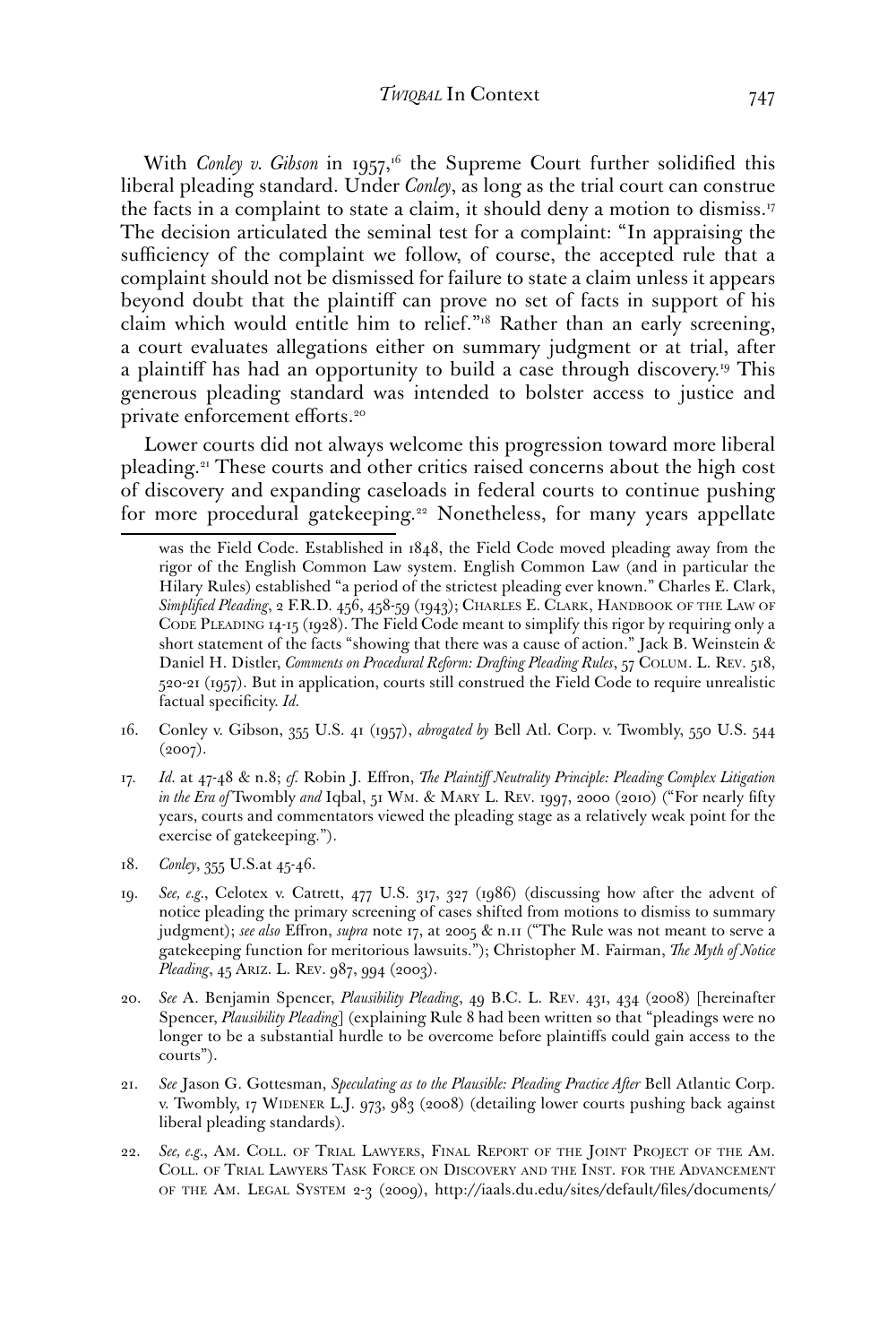courts and the Supreme Court reinforced notice pleadings with citations back to *[Conley](https://Conley.23)*. 23

In 2007, the Supreme Court reversed course in *Bell Atlantic v. [Twombly](https://Twombly.24)*. 24 *Twombly* involved allegations of market allocation in the cable industry. Brought as a putative class action, the plaintifs alleged four cable carriers engaged in parallel conduct in violation of the Sherman Act to keep potential competitors out of the market. This horizontal agreement unlawfully infated the price of local telephone use and high-speed Internet access.<sup>25</sup>

The Southern District of New York dismissed the complaint for failure to state a claim. Under the Sherman Act, mere "conscious parallelism" (meaning competitors acting in the same fashion) is insufficient.<sup>26</sup> Instead, the plaintiffs must allege "plus factors" indicative of an anticompetitive agreement. The district court held the complaint did not include sufficient facts to cross from conscious parallelism to a horizontal agreement.<sup>27</sup> The Second Circuit reversed, noting the plaintifs need not plead specifc facts of an actual agreement. Rather, paraphrasing the *Conley* standard, the Second Circuit held a motion should be dismissed only if it provides "no set of facts that would

- 24. Bell Atl. Corp. v. Twombly, 550 U.S. 544 (2007). While *Twiqbal* was the Supreme Court's frst retreat from liberal pleading standards, the Court's 1986 summary judgment trilogy, including *Matsushita v. Zenith*, arguably foreshadowed this move toward heightened procedural gatekeeping. Rather than continuing to embrace a pro-access policy, the Court strengthened summary judgment mechanisms as a way to screen out cases a trial court concludes the claims asserted are not sufficiently "probable" to be tried by a jury. See Matsushita Elec. Indus. Co. v. Zenith Radio Corp., 475 U.S. 574, 601 (1986). For a thorough discussion of the trilogy, *see, e.g.*, Marcy J. Levine, *Summary Judgment: The Majority View Undergoes a Complete Reversal in the 1986 Supreme Court*, 37 EMORY L.J. 171, 215 (1988); Arthur R. Miller, *The Pretrial Rush to Judgment: Are the "Litigation Explosion," "Liability Crisis," and Efciency Clichés Eroding Our Day in Court and Jury Trial Commitments?*, 78 N.Y.U. L. REV. 982 (2003).
- 25. *See Bell Atl. Corp.*, 550 U.S. at 550-52.
- 26. *See, e.g.*, Theatre Enters. Inc. v. Paramount Film Distrib. Corp., 346 U.S. 537, 541 (1954) (discussing conscious parallelism); Brooke Grp. Ltd. v. Brown & Williamson Tobacco Corp., 509 U.S. 209, 227 (1993); Donald F. Turner, *The Defnition of Agreement under the Sherman Act: Conscious Parallelism and Refusals to Deal*, 75 HARV. L. REV. 655, 672 (1962) ("[M]ere interdependence of basic price decisions is not conspiracy.").
- 27. Twombly v. Bell Atl. Corp., 313 F. Supp. 2d 174, 179, 189 (S.D.N.Y. 2003), *vacated and remanded*, 425 F.3d 99 (2d Cir. 2005), *rev'd*, 550 U.S. 544 (2007).

publications/actl-iaals\_fnal\_report\_rev\_8-4-10.pdf.

<sup>23.</sup> *See, e.g.*, Swierkiewicz. v. Sorema N.A., 534 U.S. 506, 512-13 (2002) (emphasizing that discovery and summary judgment are the way to screen out unmeritorious cases—not heightened pleading requirements); Leatherman v. Tarrant Cty. Narcotics Intelligence & Coordination Unit, 507 U.S. 163, 168 (1993) (rejecting heightened pleading standard for section 1983 claims as "impossible to square . . . with the liberal system of 'notice pleading' set up by the Federal Rules."); *see also* A. Benjamin Spencer, *Pleading and Access to Civil Justice: A Response to* Twiqbal *Apologists*, 60 UCLA L. REV. 1710, 1721 (2013) [hereinafter Spencer, *Pleading and Access*] (detailing the lower court and appellate court tug of war over pleading standards).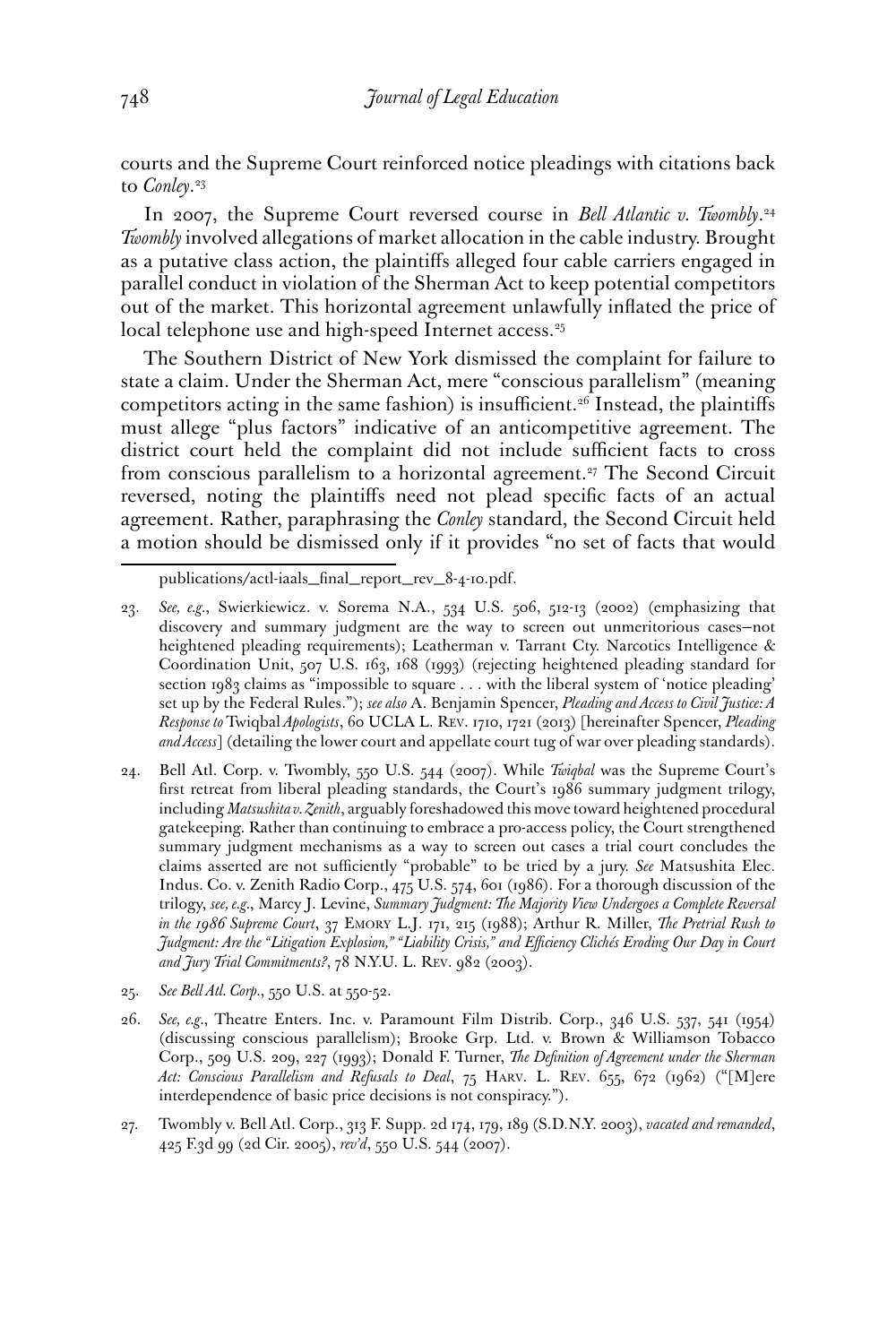permit a plaintif to demonstrate that the particular parallelism asserted was the product of collusion rather than coincidence."<sup>28</sup>

 economic experience."33 On appeal, the Supreme Court retired the "plain and simple" interpretation of Rule 8. Citing concerns about litigation expense,<sup>29</sup> the Court instead required plaintifs plead "enough facts to state a claim to relief that is plausible on its face."<sup>30</sup> Circumstantial evidence of an agreement alone would not suffice.<sup>31</sup> In rejecting the long-established "no set of facts" standard, the Court in *Twombly*  departed from generous pleading standards. Despite this marked change, the majority stated it was not setting forth a new standard nor imposing heightened pleading but rather clarifying the existing [requirement.32](https://requirement.32) The Court provided lower courts little further guidance except to tell judges to rely on "common

This decision generated signifcant confusion, particularly given the *Twombly*  complaint had alleged facts for several plus [factors.34](https://factors.34) After the decision, some commentators and practitioners held on to the afrmation that *Twombly* had not changed the long-standing notice pleading standard. Others assumed the new pleading standard was limited to antitrust or, if more broadly defned, limited to similar allegations of conspiracy. But the following year, the Supreme Court clarifed the plausibility standard was transsubstantive in *Ashcroft v. [Iqbal](https://Iqbal.35)*. 35

*Iqbal* involved allegations of wrongdoing related to the post-9/11 detainment of Javaid [Iqbal.36](https://Iqbal.36) Mr. Iqbal was detained and held in the most restrictive confnement conditions known in the federal detainment system for allegedly

- 28. Twombly v. Bell Atl. Corp., 425 F.3d 99, 114 (2d Cir. 2005), *rev'd*, 550 U.S. 544 (2007).
- 29. *Bell Atl. Corp.*, 550 U.S. at 546.
- 30. *See id.* at 547.
- 31. *Id.* at 545-56 ("A parallel conduct allegation gets the § 1 complaint close to stating a claim, but without … factual enhancement it stops short of the line between possibility and plausibility.").
- 32. *Id.* at 570. This language is particularly interesting given that in neither opinion does the Court use the term "notice" pleading. *See* Arthur R. Miller, *From* Conley *to* Twombly *to* Iqbal*: A Double Play on the Federal Rules of Civil Procedure*, 60 DUKE L.J. 1, 19 (2010).
- 33. *Bell Atl. Corp.*, 550 U.S. at 564.
- 34. For example, the complaint alleged: (1) ILECs "provid[ed] inferior connections to the networks, overcharging, and billing in ways designed to sabotage the CLEC's relationships with their own customers"; (2) ILECs refused to seek out "'attractive business opportunities' in contiguous markets where they possessed 'substantial competitive advantages'"; as well as allegations that an ILEC executive's own statement that "competing in the territory of another ILEC . . . [is not] right." Amended Complaint at ¶¶ 40-42, 50, Twombly v. Bell Atl. Corp., 313 F. Supp. 2d 174 (S.D.N.Y. 2003), *vacated and remanded*, 425 F.3d 99 (2d Cir. 2005), *rev'd*, 550 U.S. 544 (2007).
- 35. Ashcroft v. Iqbal, 556 U.S. 662, 684 (2009) ("Our decision in *Twombly* expounded the pleading standard for 'all civil actions . . .").
- 36. *See id.* at 667-68.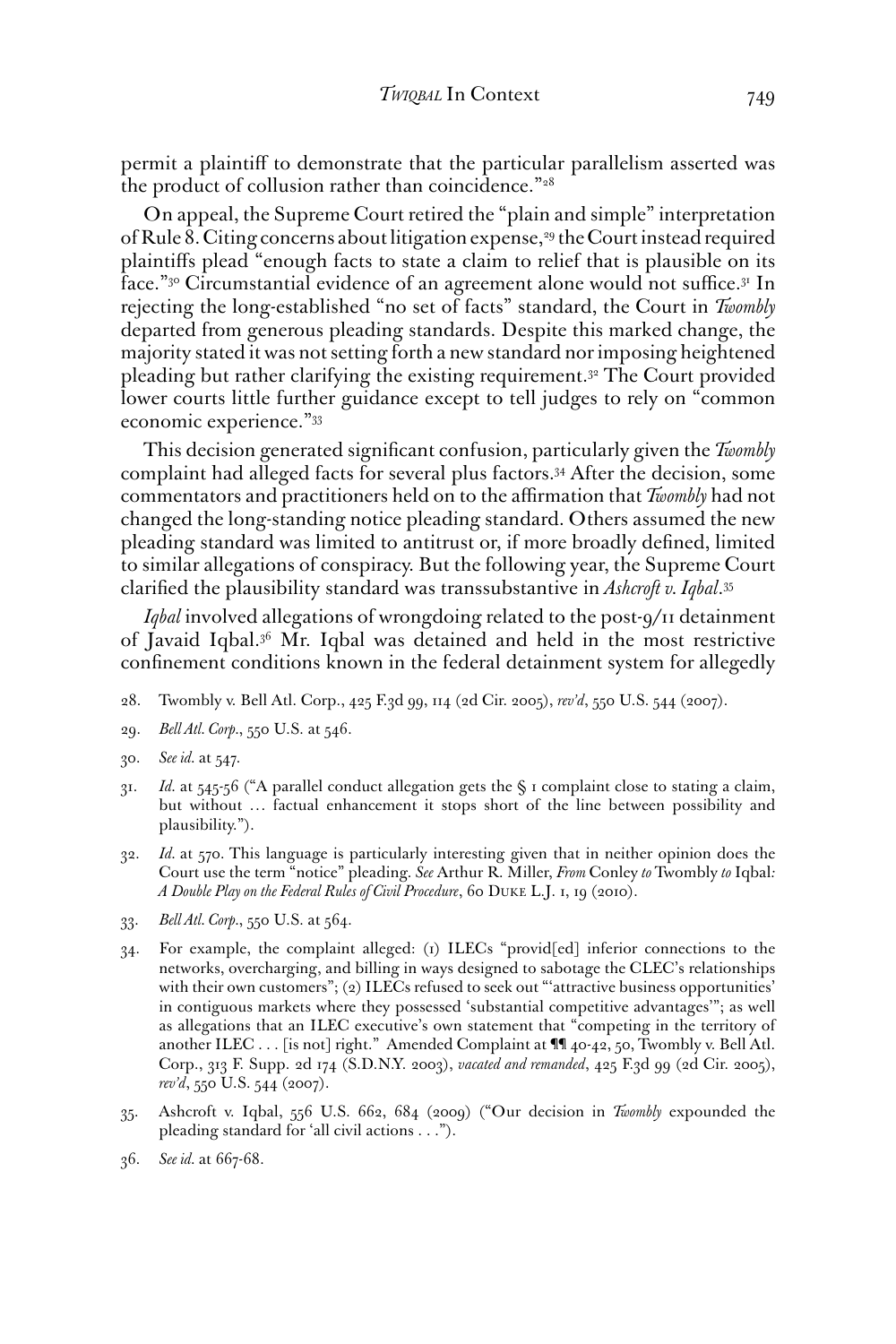using an improperly obtained Social Security number.<sup>37</sup> He alleged that he and other Arab detainees were treated as terrorist suspects despite the lack of evidence of terrorist involvement. He further alleged this mistreatment was unlawfully based on race, religion, and national [origin.38](https://origin.38)

Some of the defendants moved to dismiss the [complaint.39](https://complaint.39) The trial court denied the motion, and the appellate court affirmed.<sup>40</sup> However, the Supreme Court reversed. The Court held there was a plausible, lawful alternative explanation for Iqbal's allegations of daily strip-searches, solitary confnement, and shackling whenever he left his cell.<sup>41</sup> As the majority viewed the allegations:

It should come as no surprise that a legitimate policy directing law enforcement to arrest and detain individuals because of their suspected link to the attacks would produce a disparate, incidental impact on Arab Muslims, even though the purpose of the policy was to target neither Arabs nor Muslims. On the facts respondent alleges the arrests Mueller oversaw were likely lawful and justifed by his nondiscriminatory intent to detain aliens who were illegally present in the United States and who had potential connections to those who committed terrorist acts. As between that "obvious alternative explanation" for the arrests and the purposeful, invidious discrimination respondent asks to us to infer, discrimination is not a plausible [conclusion.42](https://conclusion.42) 

The decision arguably applied an even higher standard than *[Twombly](https://Twombly.43)*. 43 Under *Iqbal*, courts are instructed to undertake a two-step process for screening complaints:  $(i)$  distinguish facts from legal conclusions; and  $(2)$  based on those facts, use "judicial experience and common sense" to evaluate whether there is a plausible claim for relief.<sup>44</sup> This sifting through allegations to sort legal conclusions from facts allows judges to screen out weak, not just implausible, [cases.45](https://cases.45) 

Referenced jointly as *Twiqbal*, the new pleading standard shepherded in more aggressive screening of complaints. But what that standard actually is and how to apply it is still debated. In the nine years since *Twombly*, courts are no closer to understanding the new standard. As Professors Jill Curry and Matthew Ward noted, "*Twombly* was cited over 13,000 times by its one-

- 37. *See id.*
- 38. *See id.* at 669.
- 39. *See id.*
- 40. *See id.* at 670.
- 41. *See id.*
- 42. *Id.* at 682.
- NOTRE DAME L. REV. 849, 850 (2010) [hereinafter Bone, *Plausibility Pleading*] (discussing how 43. *See* Robert G. Bone, *Plausibility Pleading Revisited and Revised: A Comment on* Ashcroft v. Iqbal, 85 *Iqbal* "signals an even stricter approach to pleading requirements.").
- 44. *Iqbal*, 556 U.S. at 679.
- 45. *See* Bone, *Plausibility Pleading*, *supra* note 43, at 850.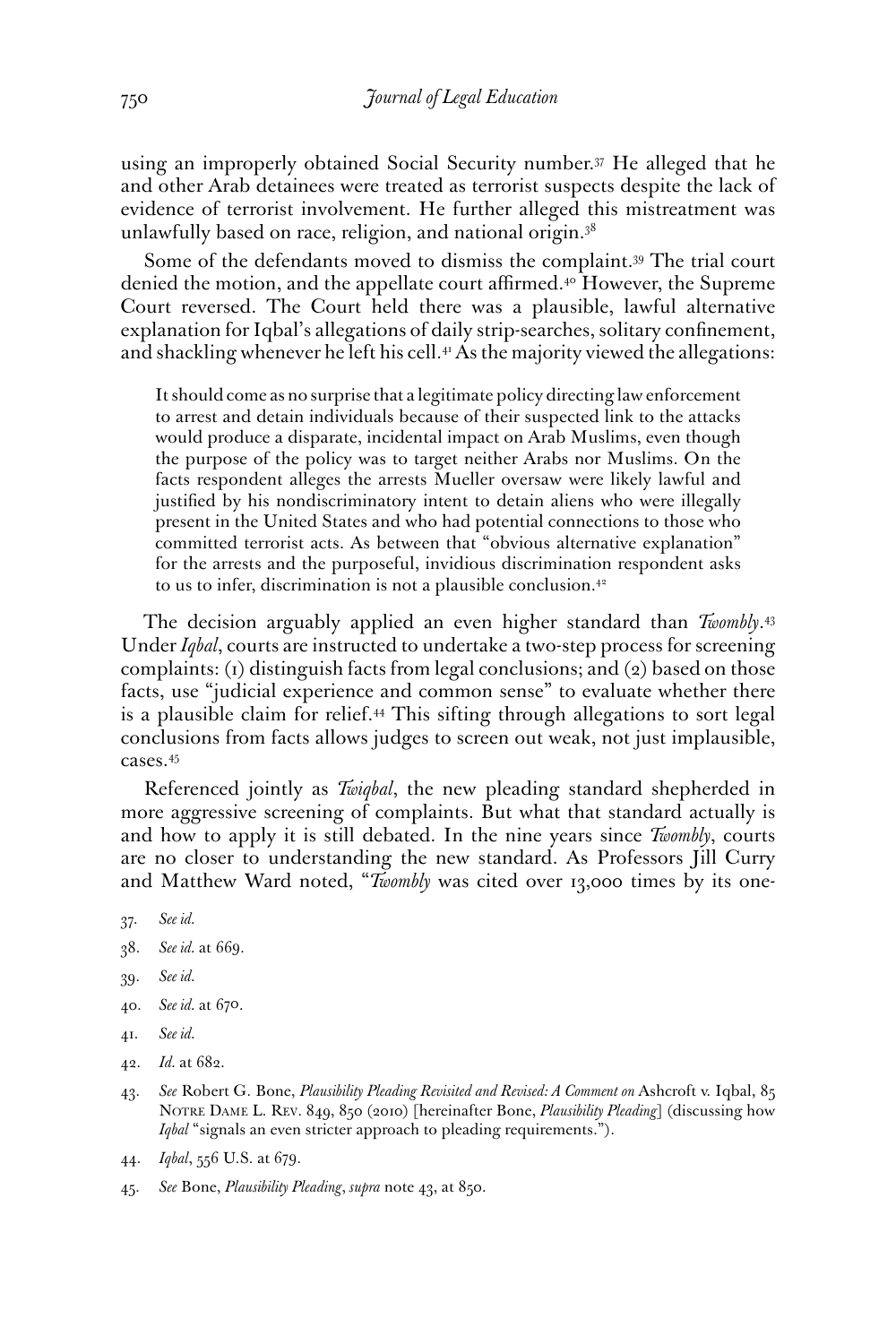year anniversary, and the lower courts 'reached every conceivable answer' in applying the Court's 'mixed signals.'"46

While legislative attempts to overturn *Twiqbal* have been introduced, they have languished in the current political gridlock.<sup>47</sup> Requests for Supreme Court clarifcation of the standard have been equally unsuccessful. As one such appeal noted, "Lower courts' wildly inconsistent application of *Iqbal* and *Twombly* is not a feature unique to [certain] claims; it is symptomatic of a larger problem: courts' inability to reach any consensus of the state of the court's pleading jurisprudence."48 Thus, at least for the near future, the problems with *Twiqbal* are here to stay.

#### **II. Problems Teaching the Irresoluble**

*Twombly* and *Iqbal* invite critical debates about the role of procedural rules, the need for curbing discovery abuse, and the competing considerations of judicial access. Such debates, however, frst require a clear understanding of what remains unclear post-*Twiqbal*. As law professors are well-aware, when rules lack solid contours, law students often get confused or frustrated, assuming the professor is hiding the ball. Students commonly respond to uncertainty by distilling material into oversimplistic, single-rule sentences. This is not unique to pleading standards or even civil procedure. *Twiqbal* is but one example of legal doctrine that conficts with students' deep desire to extract black-letter rules—absolutes without consideration of nuance.

This Part highlights some of the key difficulties with teaching Twiqbal. Necessarily, this discussion overlaps with the problems I see in the cases themselves. Rather than a theoretical critique of the cases, though, this Part explores teaching plausibility to law students. In particular, this Part explains three facets of the plausibility standard that students struggle with: (1) how diferent the new plausibility standard is; (2) what exactly the standard requires; and (3) the gatekeeping rationale behind the standard.

#### *A.* Twiqbal *Versus* Conley*: Did* Twiqbal *Really Change Much?*

*Twigbal* is hardly a model of clarity in drafting.<sup>49</sup> The decisions are confusing independently, but even more so when read conjunctively. Introducing this confusion into a frst-year civil procedure class presents signifcant pedagogical challenges. My students struggle to see how radical a departure *Twiqbal* is from

- 47. In 2009, two Acts were proposed to amend the new pleading standard: the Notice Pleading Restoration Act of 2009, S. 1504, 111th Cong. (2009) and the Open Access to Courts Act of 2009, H.R. 4115, 111th Cong. (2009).
- 48. Petition for Writ of Certiorari, Landers v. Quality Commc'ns, Inc., 135 S. Ct. 1845 (2015) (No. 14-969).
- 49. Allan Ides, *Bell Atlantic and the Principle of Substantive Sufciency Under Federal Rule of Civil Procedure 8(a)(2): Toward a Structured Approach to Federal Pleading Practice*, 243 F.R.D. 604, 606 (2007).

<sup>46.</sup> Jill Curry & Matthew Ward, *Are* Twombly *&* Iqbal *Afecting Where Plaintifs File? A Study Comparing Removal Rates by State*, 45 TEX. TECH L. REV. 827, 831 (2013) (citations omitted).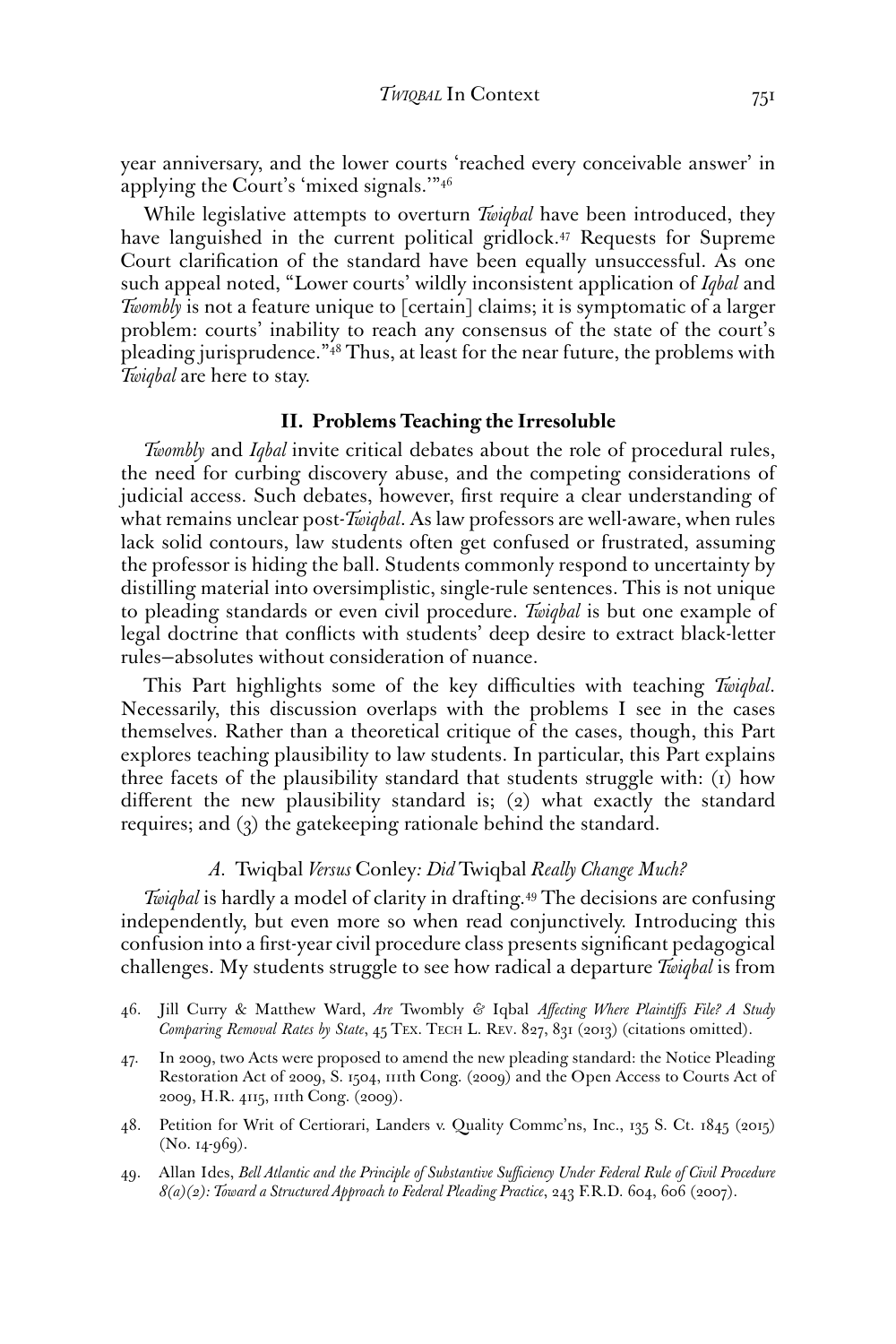traditional notice pleading and, in particular, the standard in *[Conley](https://Conley.50)*. 50 As a student once asked me, "Isn't a complaint that puts a defendant on notice a plausible claim?"

Even just walking students through *Twombly* illustrates the internal tension in the majority opinion. The majority concedes it lacks the power to heighten pleading standards absent a legislative [amendment.51](https://amendment.51) It also notes that a complaint "does not need detailed factual allegations."52 At the same time, though, the decision rejects Justice Black's language in *Conley*, 53 going so far as to say the "no sets of facts" language is "best forgotten as an incomplete negative gloss on an accepted pleading standard."54 However, the decision reafrms prior cases applying *Conley*, suggesting that perhaps the two standards are not all that diferent. Thus, when asked whether *Conley* is still good law, students frequently struggle; they often frame their answers in terms of the Court "not liking" the decision but cannot say for sure whether *Twiqbal* overturned *[Conley](https://Conley.55)*. 55

- 50. In fact, as Professor Benjamin Spencer explains, some defenders of the *Twiqbal* standard similarly argue that "nothing has changed beyond the language we use to describe the pleading standard." Spencer, *Pleading and Access*, *supra* note 23, at 1715 (2013) (footnote omitted); *see also* Edward A. Hartnett, *Taming* Twombly*, Even After* Iqbal, 158 U. PA. L. REV. 473, 484-85 (2010) ("Courts have long held that legal conclusions need not be accepted as true on  $12(b)(6)$  motions, have long insisted that pleaders are not entitled to unreasonable factual inferences, and have long treated 'legal conclusions,' 'unwarranted deductions,' 'unwarranted inferences,' 'unsupported conclusions,' and 'sweeping legal conclusions cast in the form of factual allegations' as 'more or less synonymous' terms. So understood, *Twombly's*  insistence that the inference of conspiracy be 'plausible' is equivalent to the traditional insistence that an inference be 'reasonable."' (footnote omitted)).
- 51. *Bell Atl. Corp.*, 550 U.S. at 569 n.14 (2007).
- 52. *Id.* at 555.
- 53. Conley v. Gibson, 355 U.S. 41, 45-46 (1957), *abrogated by* Bell Atl. Corp. v. Twombly, 550 U.S. 544 (2007).
- 54. *Bell Atl. Corp.*, 550 U.S. at 563.
- 55. This confusion over the import of the new plausibility standard is not unique to students. Rather, it continues in legal scholarship. On one hand, *Twombly* and *Iqbal* have been called the most "signifcant" pleading decisions in the past ffty years. *See, e.g.*, Timothy Beyer, Amy Benson & Mark Mathews, *Pleading Standards After* Twombly*: Surviving A Motion to Dismiss*, 37 COLO. LAW. 29 (2008) ("*Twombly* marks a clear departure from prior liberal federal pleading standards—and may represent one of the most signifcant pronouncements on pleading by the Supreme Court in the past ffty years."). At the same time, others have argued the decisions do not change much—either because the plausibility standard is not actually any alteration of the pleading standard or, even if it is, the alteration doesn't matter. *See, e.g.*, *Access to Justice Denied: Ashcroft v. Iqbal: Hearing Before the Subcomm. on the Constitution, Civil Rights, and Civil Liberties of the H. Comm. on the Judiciary*, 111th Cong. 33 (2009) (statement of Gregory C. Katsas, former Assistant Att'y Gen., Civil Division, U.S. Department of Justice) (claiming that *Twombly* and *Iqbal* "faithfully interpret" the Federal Rules of Civil Procedure and are consistent with precedent); Douglas G. Smith, *The* Twombly *Revolution?*, 36 PEPP. L. REV. 1063, 1064 (2009) (arguing that the plausibility standard is both coherent and required by the Federal Rules of Civil Procedure).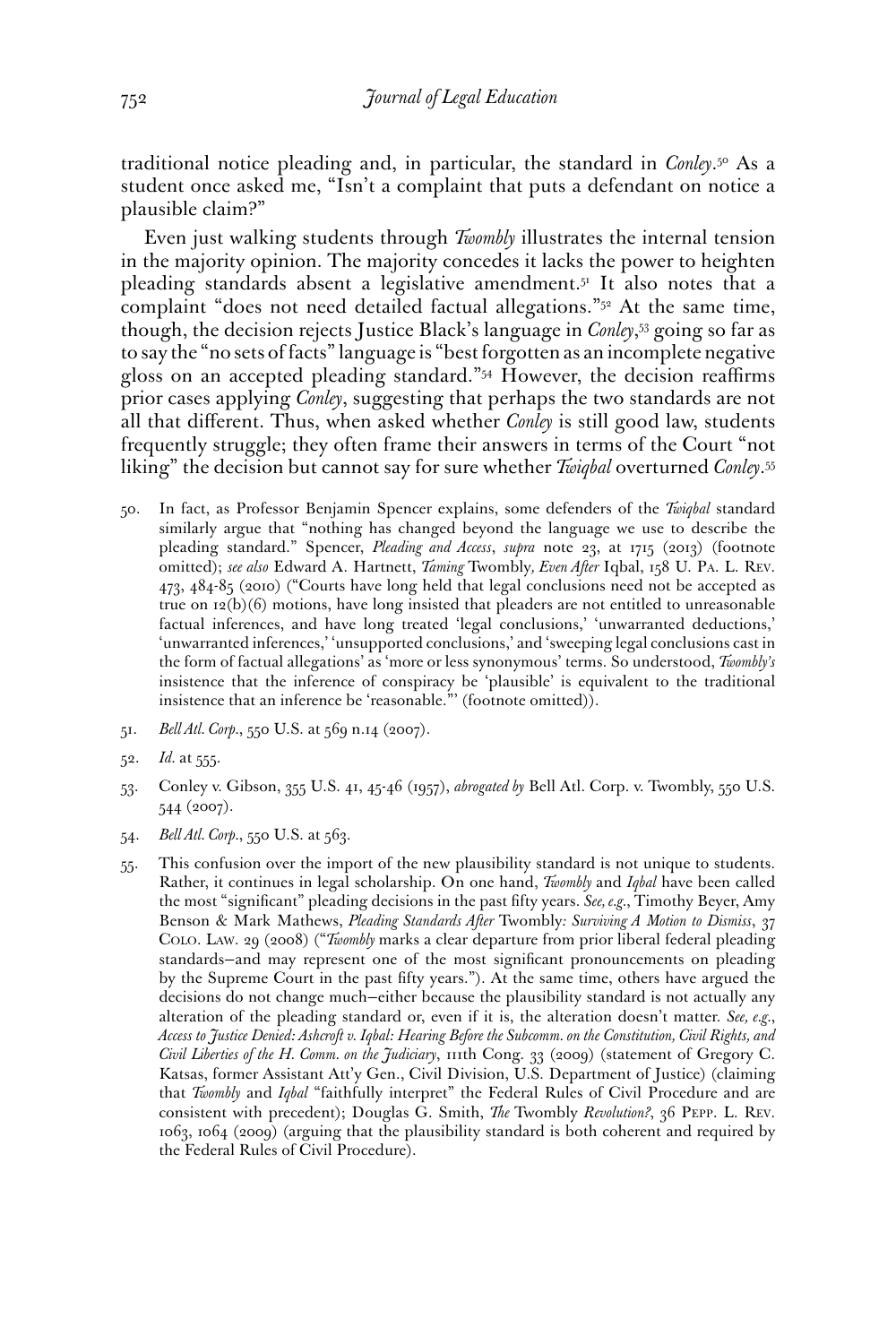Moreover, what the new standard requires is equally obtuse. Though *Iqbal*  attempts to defne plausibility, it does so by drawing an artifcial distinction between plausibility and probability:

The plausibility standard is not akin to a "probability requirement," but it asks for more than a sheer possibility that a defendant has acted unlawfully. Where a complaint pleads facts that are "merely consistent with" a defendant's liability, it "stops short of the line between possibility and plausibility of 'entitlement to relief.'"56

This language creates a spectrum from possible to probable, with plausibility some place between those two ends.57 However, it does so without clearly defning either end and without clarifying whether plausible is closer to the possible or probable end.58

Post-*Iqbal*, there is arguably a need for allegations closer to the level of "proof" previously reserved for summary judgment. This complicates teaching diferent procedural stages to 1Ls. With courts beginning to blur motions to dismiss and summary judgment screening,59 students unsurprisingly struggle to distinguish a sufficiently plausible complaint from a claim that is sufficiently probable to survive summary judgment. Admittedly, it is not clear that all judges would draw the same line, but this lack of context only exacerbates law students' struggle to understand how diferent the new plausibility standard is.

#### *B*. *Teaching Undefined Plausibility*

Once students begin to see that plausibility is something new, they then struggle to figure out what that something actually is.<sup>60</sup> While the *Twiqbal* 

- 56. *Iqbal*, 556 U.S. at 678 (citations omitted).
- 57. Efron, *supra* note 17, at 2016.
- 58. As Judge Posner explains, "[P]lausibility, probability, and possibility overlap. Probability runs the gamut from a zero likelihood to a certainty. What is impossible has a zero likelihood of occurring and what is plausible has a moderately high likelihood of occurring. The fact that the allegations undergirding a claim could be true is no longer enough to save a complaint from being dismissed; the complaint must establish a nonnegligible probability that the claim is valid, but the probability need not be as great as such terms as 'preponderance of the evidence' connote." *In re* Text Messaging Antitrust Litig., 630 F.3d 622, 629 (7th Cir. 2010) (citation omitted).
- 59. For example, in *Mangum v. Town of Holly Springs*, the Eastern District of North Carolina considered a complaint based on allegations of a hostile work environment. In dismissing the complaint, the court rejected some of the plaintif's specifc allegations, not based on being legal conclusions, but rather for being inadmissible hearsay. *See* 551 F. Supp. 2d 439, 443-44 (E.D.N.C. 2008).
- 60. *Cf.* Z.W. Julius Chen, Note, *Following the Leader:* Twombly*, Pleading Standards, and Procedural Uniformity*, 108 COLUM. L. REV. 1431, 1431 (2008) ("In place of Conley-style notice pleading, the Court substituted a vague 'plausibility standard' that has confounded the legal community since its inception.").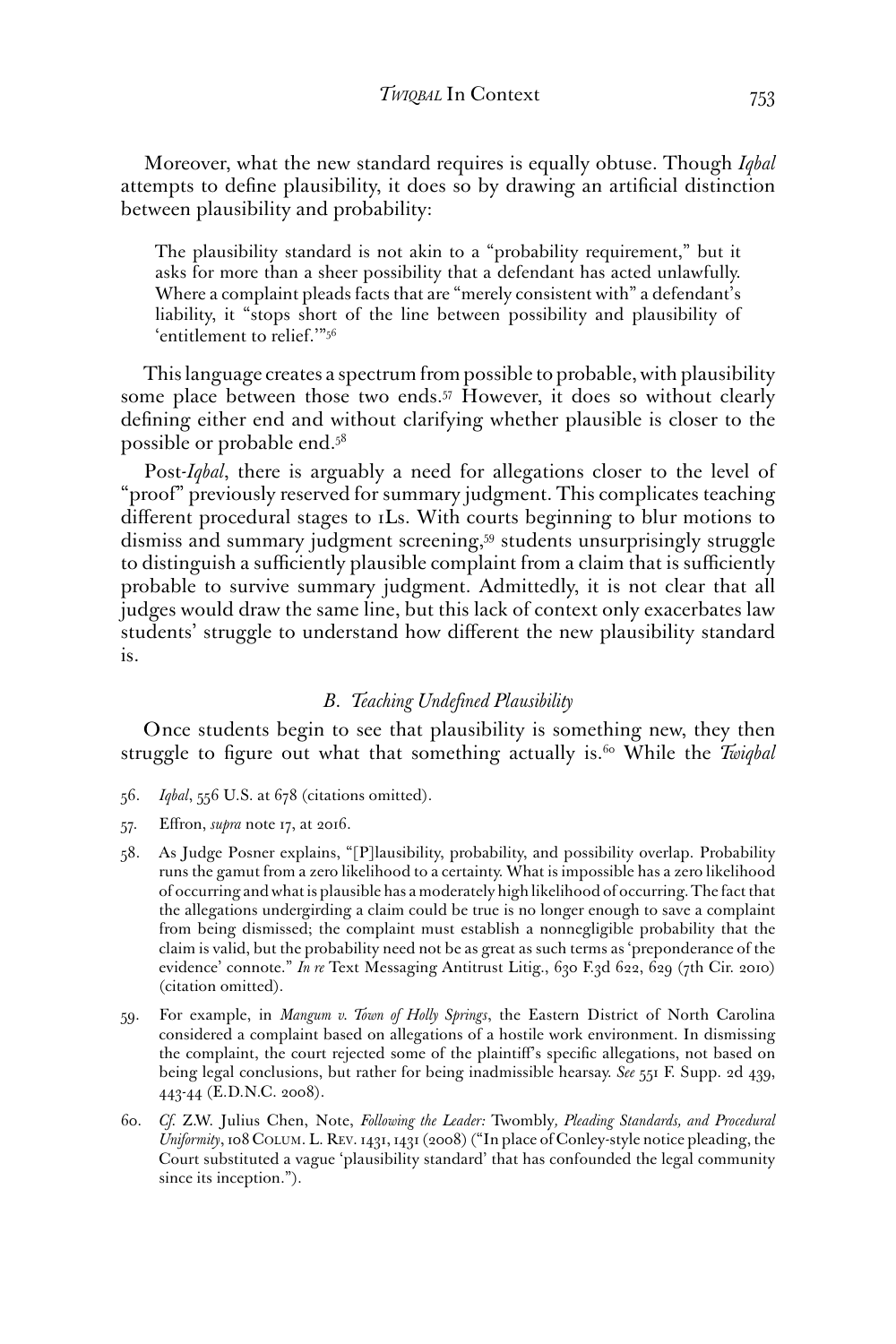decisions are fast becoming some of the most cited Supreme Court cases,  $61$ the actual perimeters of the new standard remain a mystery. This adds to the challenges of teaching pleading.

First, to understand pleading and the concurrent drafting process requires students to develop a series of foundational skills. Pleading a claim starts with the elements and supporting factors of the claim. From there, pleading requires gathering facts to allege each element. Then, these gathered facts need to be transposed into actionable allegations. It is at this stage that the practical implications of *Twiqbal* become most apparent.

Under *Iqbal*'s two-step test, a trial court frst disregards legal conclusions, then uses "experience and common sense" to decide if the remaining facts present a plausible claim. Novice law students are just learning the distinction between factors and elements, let alone the requisite elements for a given claim. The diference between facts and legal conclusions is often lost on them, as students' primary exposure to facts are pre-packaged, distilled facts presented in case law textbooks.<sup>62</sup> Further, the difference between a legal conclusion and a fact is hardly clear cut. $63$  As Professor Hartnett explains, "any allegation can be considered 'conclusory' in the sense that one can always ask for the underlying information that supports an allegation."64 Given this lack of expertise, when asked in lecture, students are quick to recite *Iqbal*'s two-step heuristic, though they struggle to articulate the limitations of this test.

For example, take a straightforward right-of-publicity claim. The elements are sufficiently clear, making the cause of action one that lends itself well to use with frst-year students. A plaintif has a right to relief when an aspect of

- 61. Robert D. Owen & Travis Mock, *The Plausibility of Pleadings After* Twombly *and* Iqbal, 11 SEDONA CONF. J. 181 (2010) ("*Twombly* is already one of the 20 most cited cases of all time in the federal courts, and *Iqbal* averages over 300 new citations per month. But this abundance of analysis has so far failed to coalesce around a concrete and workable interpretation of the 'plausibility standard' introduced by these two important decisions.") (footnote omitted).
- 62. *See, e.g.*, Joseph W. Rand, *Understanding Why Good Lawyers Go Bad: Using Case Studies in Teaching Cognitive Bias in Legal Decision-Making*, 9 CLINICAL L. REV. 731, 731 (2003) (describing law students' course of study as "the steady diet of common-law appellate opinions, particularly in the frst year . . . ."); Paula Schaefer, *Injecting Law Student Drama into the Classroom: Transforming an E-Discovery Class (or Any Law School Class) with a Complex, Student-Generated Simulation*, 12 NEV. L.J. 130, 137 (2011) (discussing how students need more experience using facts).
- 63. This lack of a clear distinction between fact and law was the basis for Souter's dissent in *Iqbal*. *See Iqbal*, 556 U.S. at 687; *see also* Donald J. Kochan, *While Efusive, "Conclusory" Is Still Quite Elusive: The Story of a Word,* Iqbal*, and a Perplexing Lexical Inquiry of Supreme Importance*, 73 U. PITT. L. REV. 215, 248 (2011) ("Souter could not see a principled, discernable standard in the majority opinion for conclusory versus nonconclusory allegations. Souter believed that the majority's application of the conclusory standard was inappropriate because a court must look at an allegation's place in the whole complaint before it can decide whether or not it is conclusory.") (footnotes omitted).
- 37, 40 (2012) (citation omitted); *see also* JOYCE J. GEORGE, JUDICIAL OPINION WRITING  of *fact* and conclusions of law is one in form only.") (emphasis added). 64. Edward A. Hartnett, *Taming* Twombly*: An Update After* Matrixx, 75 LAW & CONTEMP. PROBS. HANDBOOK 198 (5th ed., Hein 2007) ("The difference between a decision and findings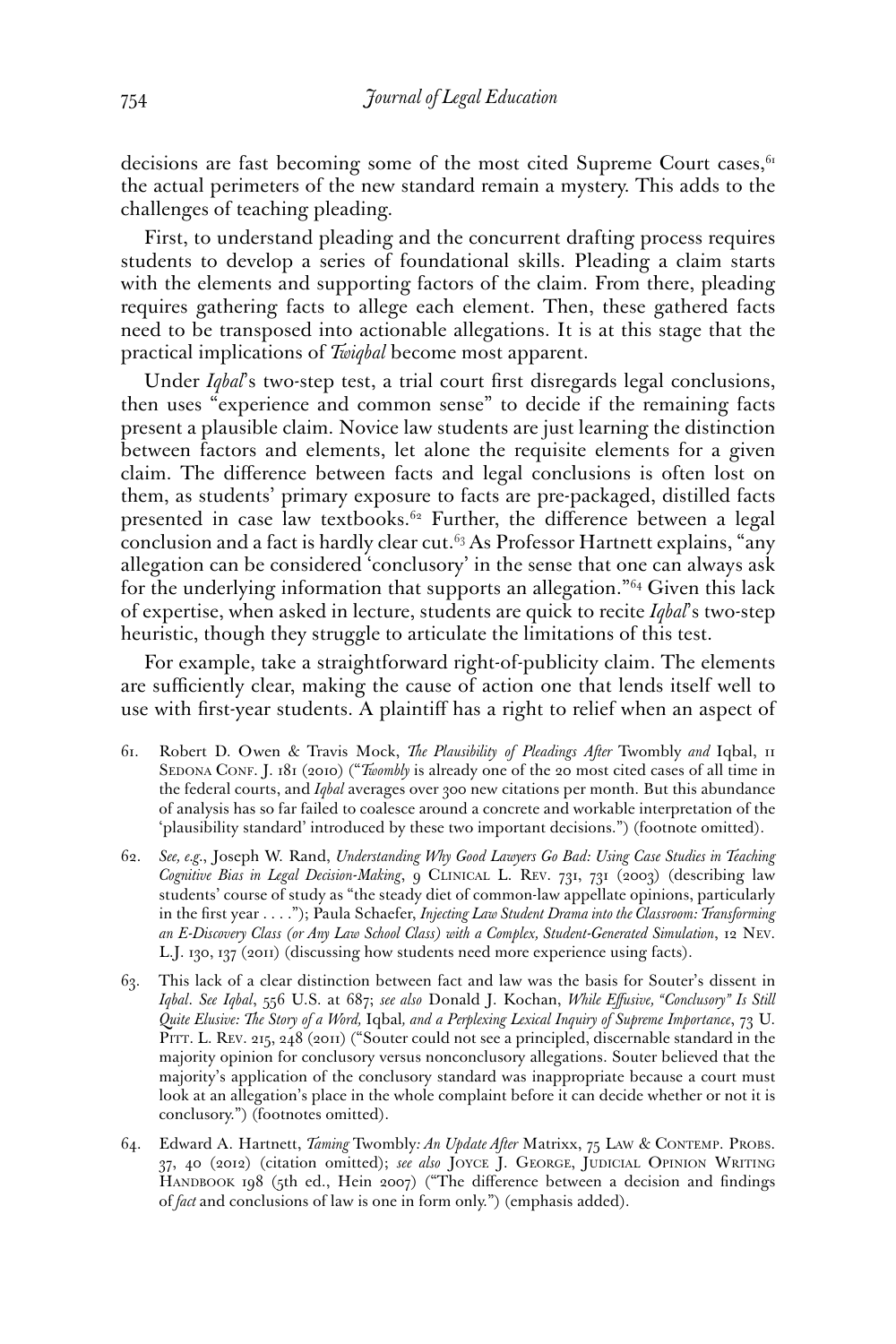his person (usually his image, name, voice, or signature) is commercially used without permission. But what factual statements are necessary under *Twiqbal* is more difficult to parse. Consider these three variations of the same allegations: (1) the defendant used the plaintif's picture on a CD cover without permission; (2) the defendant used the plaintif's picture on a CD cover without frst contacting the plaintif to ask for permission; and (3) the defendant wrongly used the plaintif's image without permission. Arguably, (3) is too conclusory: "wrongly" is a legal conclusion that would be disregarded under the frst step of the *Iqbal* test. Statement (2) is better than (1) as it provides more concrete fact statements. But whether statement (2) would suffice under *Twiqbal* is not clear. Statement (2) includes "used". Is that a legal conclusion? The answer may very well depend, as courts have adopted varying levels of plausibility.<sup>65</sup> For students seeking the "right" answer, this uncertainty can be off-putting but is a key part of learning about the law, not just in civil procedure but throughout legal education.<sup>66</sup>

Second, beyond segregating facts from legal conclusions, *Twiqbal* requires further context that students rarely have about judges and the limitations of judicial "common sense and experience."67 Under *Twiqbal*, courts are instructed to use their common sense and experience to delineate a plausible claim from a possible one. Students, notably in their frst year, focus more on extracting tests from opinions than on considering the author of those opinions. By teaching law through the case method, law schools make judicial opinions the keys to unlocking the elusive black-letter law students seek. However, learning more about generalist judges and the composition of the federal judiciary is

- 65. *See, e.g.*, Owen & Mock, *supra* note 61, at 183 (discussing the difering approaches circuits have taken in response to *Twiqbal*).
- 66. As Professor Woodward aptly explains:

I would argue that objectivity, in human affairs, especially, is not so easily achieved. Law students, above all, should understand this. Lawyers do not capture justice, as if they were caging a lion. In a trial, each side makes its argument from its own perspective and for the beneft of a client. And the assumption is that only through this adversarial *procedure* will justice be served—though of course it often isn't. Or, since this is a Catholic university, consider Sacred Scripture. The Bible speaks diferently to the poor than to the well of. Indeed, the Bible itself is a tissue of internal rereadings: the later books of the Bible reinterpret the earlier ones and of course the New Testament radically reinterprets the old. And all this developed long before Friedrich Nietzsche ever wrote a word.

 Kenneth L. Woodward, *Neither "Objective" Nor "Post-Modern,"* 19 NOTRE DAME J.L. ETHICS & PUB. POL'Y 719, 724 (2005).

 law schools. *See* ROBERT A. CARP & RONALD STIDHAM, OUTLINE OF THE U.S. LEGAL SYSTEM 67. Students often know little about the homogeny of the judiciary. Students, particularly in the frst year, view judges without a critical eye—rarely going past the opinion to consider the author of that opinion. They know little of the homogeny of the judiciary, making it harder for them to understand the limitations of this "judicial experience." Judges are disproportionately white males, with a shared elite background. They frequently come from families with judges. Their schooling is frequently limited to Ivy League or other private 142, 154 (2001),<http://iipdigital.usembassy.gov/media/pdf/books/legalotln.pdf> (discussing judges' backgrounds).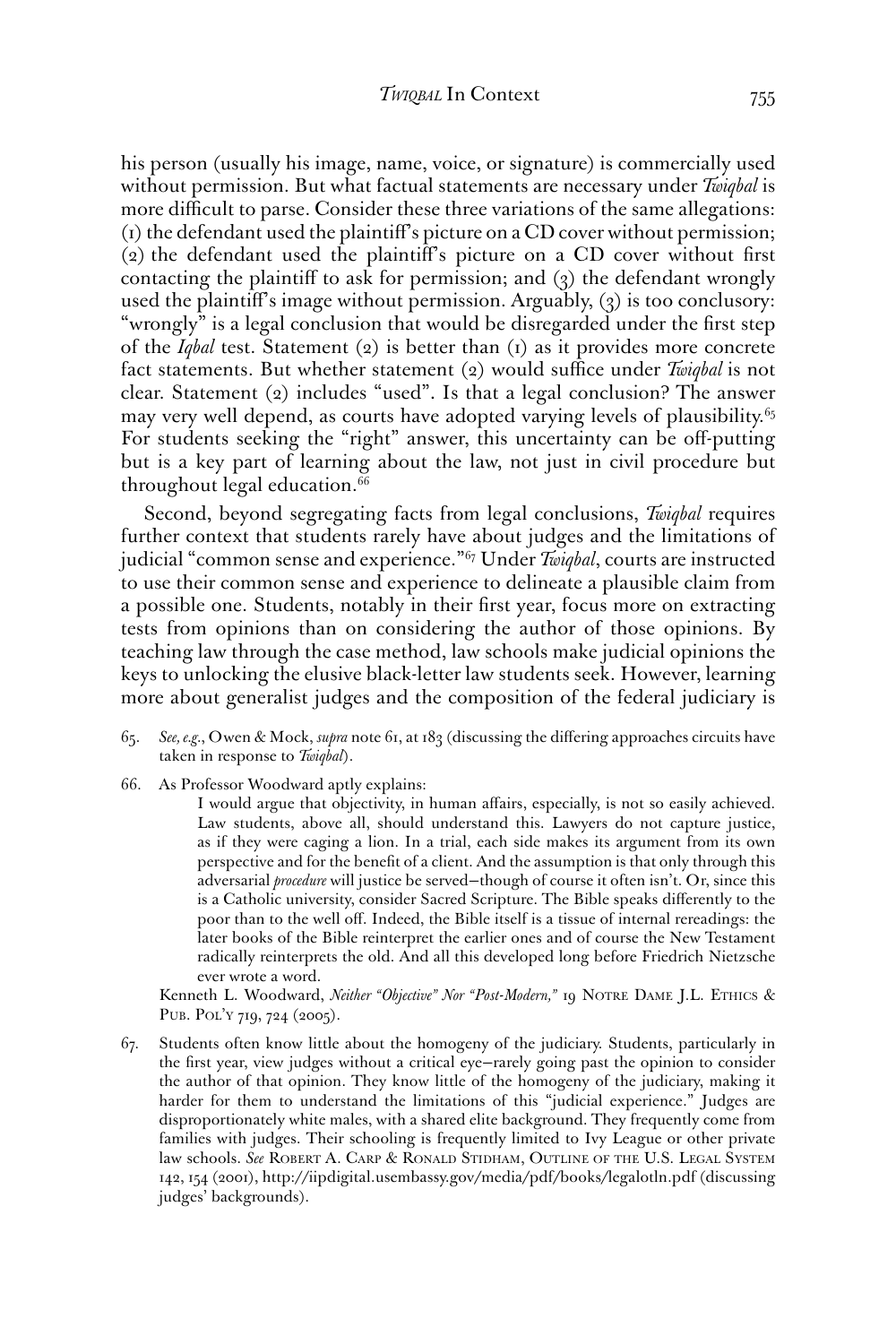a prerequisite for law students to understand how "common sense" difers with the ideologies and values brought to the bench. As Professor Malveaux explains, "[b]ased on diferences among judges, one judge may dismiss a complaint while another concludes that it survives, solely because of the way each judge applies his or her 'judicial experience and common sense.'"68

Third, students often lack sufficient context to understand how plausibility depends on the substantive law involved.<sup>69</sup> As Senator Arlen Spector noted soon after *Twiqbal*:

The efect of the Court's actions will no doubt be to deny many plaintifs with meritorious claims access to the federal courts and, with it, any legal redress for their injuries . . . . I think that is an especially unwelcome development at a time when, with the litigating resources of our executive-branch and administrative agencies stretched thin, the enforcement of federal antitrust, consumer protection, civil rights and other laws that beneft the public will fall increasingly to private litigants.<sup>70</sup>

Senator Spector's warning proved accurate. For example, in antitrust, *Twiqbal* permits a judge to decide whether she believes a particular restraint is plausible in a given industry. This subjectivity has generated disproportionate antitrust claim dismissals—without evidence that the complaints for such claims are more fawed than other claims. Specifcally, two out of every three antitrust cases fled since *Twombly* have been dismissed—a fgure nearly twentyfive percent higher than in torts or contract cases. $7<sup>T</sup>$ 

My law students rarely enter civil procedure class with knowledge about the diferent elements of a variety of causes of action. Even for those students with some legal experience, it is often limited to a single area of law, meaning they still lack knowledge about common fact patterns in analogous cases. As Professor Kris Franklin notes elsewhere in this symposium, this lack of experience is "one reason why they can have a hard time understanding how procedural rules operate in the real world."72 Perhaps it is not surprising, then,

- 68. Suzette M. Malveaux, *Clearing Civil Procedure Hurdles in the Quest for Justice*, 37 OHIO N.U. L. REV. 621, 624 (2011).
- 69. *See, e.g*., Jonah B. Gelbach, Note, *Locking the Doors to Discovery? Assessing the Efects of* Twombly *and* Iqbal *on Access to Discovery*, 121 YALE L.J. 2270, 2326-27 (2012) [hereinafter Gelbach, *Locking the Doors*] ("Among total other cases, the fling rate increased from 3.1% to 5.0%. For employment discrimination and civil rights cases, the 12(b)(6) MTD fling rate increased from 6.9% to 9.0 percent [sic], and from 10.8% to 12.1%, respectively.").
- 70. *Specter Proposes Return to Prior Pleading Standard*, BLOG LEGAL TIMES (July 23, 2009, 11:43 AM), <http://legaltimes.typepad.com/blt/2009/07/specter-proposes-return-to-prior-pleading>standard.html (internal quotation marks omitted).
- 71. Christine P. Bartholomew, *Death by* Daubert*: The Continued Attack on Private Antitrust*, 35 CARDOZO L. REV. 2147, 2187-88 (2014) (citations omitted).
- 72. *See* Kris Franklin, *Do We Need Subject Matter-Specifc Pedagogies?*, 65 J. LEGAL EDUC. 839, 851  $(2016).$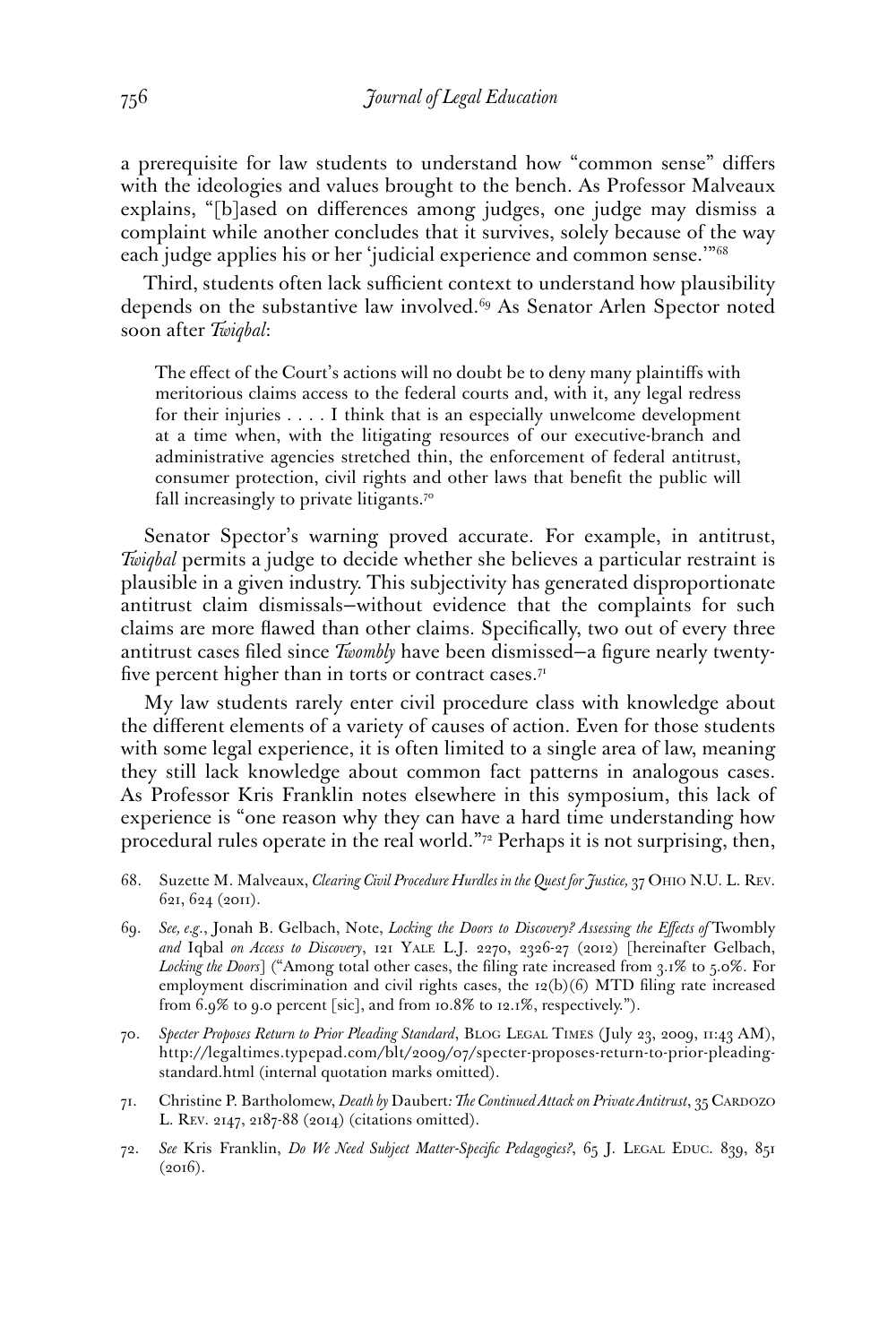that students frequently assume this disproportionate impact has more to do with the quality of the pleading in such cases than the plausibility standard itself.

Thus, the second tier of challenge with *Twiqbal* arises from the lack of clarity regarding what the new plausibility standard actually requires. Helping students work through plausibility, and how its impact depends on the substantive law at issue, requires providing students additional context to evaluate *Twiqbal*—context beyond the edited opinions ofered in casebooks.

#### *C. The Challenges of Exploring Gatekeeping*

Last, professors face a notable challenge in helping law students engage with the rationale for more rigorous screening procedures. Questions of procedural gatekeeping—the point at which alleged wrongdoing should be kept out of the judiciary—are at the heart of civil procedure rules. Certainly not every allegation of wrongdoing deserves a jury trial. But the question of screening is more nuanced than whether screening is good or bad. Rather, at what stage should the allegations be tossed?

*Twiqbal* reflects competing views over the judiciary's ability to manage the discovery process. For the court's majority, judges are ill-equipped to oversee discovery, inviting rampant discovery [abuse.73](https://abuse.73) The dissent disagrees, recognizing judges already have extensive case management tools. Thus, discovery abuse concerns must be tempered by competing right to access [interests.74](https://interests.74)

As my students frst discuss the decisions, they frequently accept the arguments about the need for mitigating litigation costs at face [value.75](https://value.75) The decisions, alone, do not provide students enough context to interrogate the merits of diferent screening opportunities, ranging from more stringent case management techniques (such as staged discovery) to stronger reliance on summary judgment mechanisms.<sup>76</sup> This limits the depth of discussions

- 73. *Bell Atl. Corp.*, 550 U.S. at 559.
- $74.$ 74. *See id.* at 586-87.
- generally."); Brian T. Fitzpatrick, Twombly *and* Iqbal *Reconsidered*, 87 NOTRE DAME L. REV. 75. Such an assumption is faulty given the lack of supporting evidence. *See* Spencer, *Pleading and Access*, *supra* note 23, at 1732 ("neither the Court nor any commentator has made the case that the costs to defendants, to the litigation system, or to substantive legal concerns of permitting such claims to go forward are so great as to warrant denying a prospective litigant meaningful access to the courts, either in particular substantive contexts or across all cases 1621, 1643 (2012) ("This is not to say, however, that the regulatory mechanism the Court selected to tighten the spigot on discovery—pleading standards—is the best one. Pleading standards empower judges who have neither the information nor the incentives to make wise decisions about which cases are worthy of *Pervasive Discovery Abuse and the Consequences for Unfounded Rulemaking*, 46 STAN. L. REV. 1393, 1396 (1994) ("[T]he massive discovery reform agenda unleashed simultaneously through the Advisory Committee on Civil Rules, the CJRA, and executive branch orders is based on questionable social science, 'cosmic anecdote,' and pervasive, media-perpetuated myths.") (footnote omitted).
- 76. *See, e.g*., Bone, *Plausibility Pleading*, *supra* note 43, at 881 ("[E]ven in Iqbal, strict pleading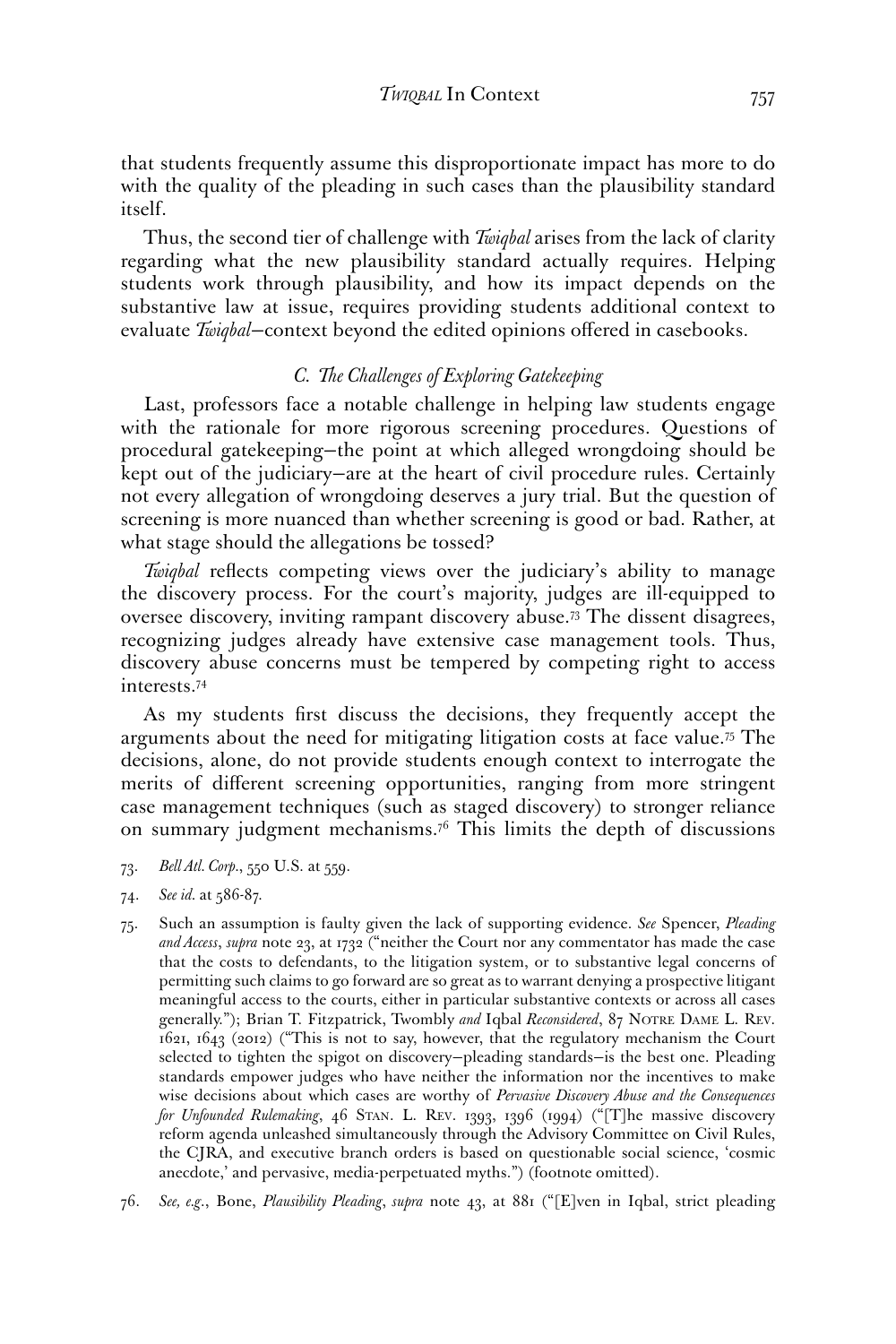regarding the function of civil procedure rules, including how to balance right of access with efficiency.

Similarly, students do not know enough about the challenges of pre-discovery factual investigation to anticipate how shifting plausibility from summary judgments to motions to dismiss matters in practice. Since law students are reading appellate decisions, their understanding of trial-level decisions, let alone litigation strategy and pre-fling considerations, is thin, as such topics are rarely more than passing discussions in most law school [classes.77](https://classes.77) When *Twiqbal* is discussed later in upper-division courses, some students have more context about what discovery entails, either from summer work experience or through other coursework. But in the frst year, students do not always intuit the problems with obtaining pre-fling evidence. In reading a decision, the facts are handed to students in paragraphs that unfold to provide a single narrative. Competing facts (and thus competing narratives) are not provided, except perhaps in the notes to the case or through lecture.

In addition to the timing of judicial screening, students frequently need more context to weigh the trade-ofs of a rigid pleading standard. For defendants, the ambiguity over the new plausibility standard has converted a motion to dismiss from an occasional motion to a virtually mandatory one.78 As Professors Clermont and Yeazell explain, "At a minimum, the fogginess warns that any defendant's lawyer, faced with a complaint employing the minimalist pleading urged by Rule 8's wording and the appended Forms' content, commits legal malpractice if he or she fails to move to dismiss with liberal citations to *Twombly* and *Iqbal*."79 Each of these motions comes with increased costs to the parties and the judiciary.

might not have been the best way to achieve an optimal policy balance. The lower courts ofered a promising alternative: thin screening followed by limited access to discovery before subjecting the case to a more aggressive screening approach."); Clermont & Yeazell, *supra*  note 7, at 849 ("[O]ne could have less disruptively attained an equivalent of the Twombly and Iqbal regime by aggressively rereading Rule 11 rather than Rule 8.") (footnote omitted).

 77. *See, e.g.*, A.B.A. SECTION OF LEGAL EDUC. & ADMISSIONS TO THE BAR, LEGAL EDUCATION AND PROFESSIONAL DEVELOPMENT—AN EDUCATIONAL CONTINUUM 234-35 (1992) (the "MacCrate Report" named for Robert MacCrate, Esq., chairman of the task force) [hereinafter MACCRATE REPORT] (discussing the need for students to develop factual sensitivity).

 S. CECIL, GEORGE W. CORT, MARGARET S. WILLIAMS & JARED J. BATAILLON, FED. JUDICIAL CTR., MOTIONS TO DISMISS FOR FAILURE TO STATE A CLAIM AFTER IQBAL: REPORT TO THE JUDICIAL CONFERENCE ADVISORY COMMITTEE ON CIVIL RULES vii (2011) ("There was a general 78. *See, e.g.*, Patricia W. Hatamyar, *The Tao of Pleading: Do* Twombly *and* Iqbal *Matter Empirically?*, 49 AMER. U. L. REV. 553, 556 (2010) (concluding through empirical study that there has been a noticeable increase in the number of  $12(b)(6)$  motions granted in district courts since these decisions); *see also* Hon. Colleen McMahon, *The Law of Unintended Consequences: Shockwaves in the Lower Courts After* Bell Atlantic Corp. v. Twombly, 41 SUFFOLK U. L. REV. 851, 853 (2008); JOE increase from 2006 to 2010 in the rate of fling of motions to dismiss for failure to state a claim . . . .").

<sup>79.</sup> Clermont & Yeazell, *supra* note 7, at 840 (footnote omitted).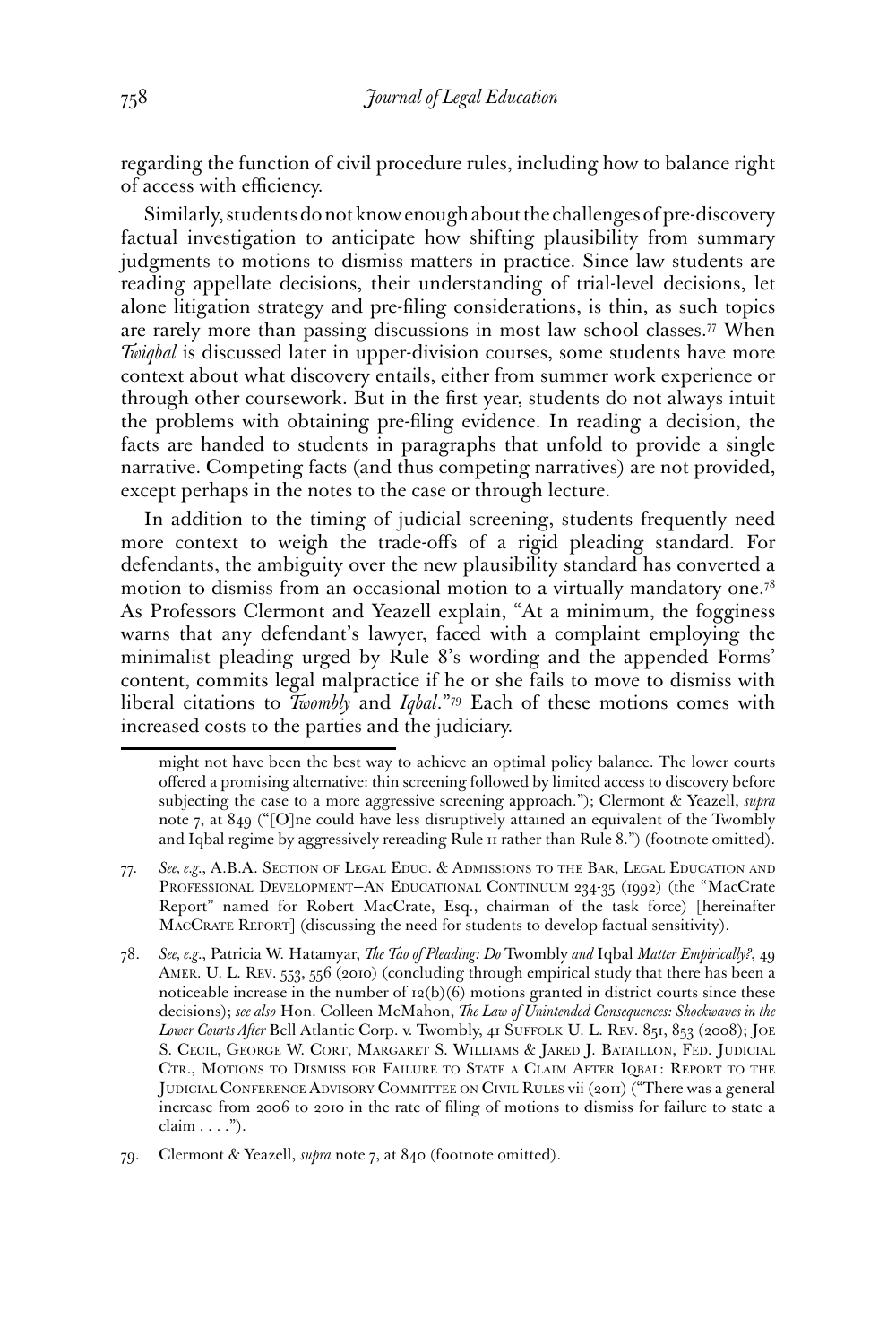Another cost indicated by empirical research post-*Twiqbal* is the risk of false positives, striking out cases based not on their potential merit but rather on judges' varying defnitions of [plausibility.80](https://plausibility.80) For example, if *Twiqbal* was an efective screen, one would have expected a corresponding drop in summary judgment motions after the decisions; if more cases were screened out on motions to dismiss, fewer questionable cases would need to be screened under Rule  $56.81$  Instead, at least one study has shown there was no reduction in summary judgments.<sup>82</sup> Thus, the increased dismissals represent only a portion of *Twiqbal*'s impact; they do not (and cannot) refect the cases that go unfled.

In this way, the heightened pleading standard screens twice: once when plaintifs are deciding whether to bring suit, then a second time on a motion to dismiss.<sup>83</sup> As Professors Robert Bone and David Evans aptly explain, early screens generate costs of their own:

For example, strict pleading, which requires class plaintifs to plead claims in detail, creates error costs by making it harder for meritorious plaintifs to fle legitimate class action suits and also increases process costs by inviting more motions to dismiss.Moreover, because penalties must be set quite high to have a substantial impact on fling incentives, the use of a penalty approach can deter risk-averse plaintifs from fling meritorious suits, and because hearings must precede the imposition of penalties, process costs can rise as well.<sup>84</sup>

But students rarely have this additional context, which provides a critical counterpoint to the narrowly framed efficiency arguments provided in the decisions.

Thus, a fnal hurdle in teaching *Twiqbal* is providing students enough context to question what gatekeeping is appropriate and when. Students will and should reach diferent conclusions about the complicated needs for gatekeeping and whether *Twiqbal* meets those needs. But those conclusions should be rooted in a solid understanding of the trade-ofs of increased, early gatekeeping—trade-ofs hardly evident from the majority opinions in *Twiqbal*.

- 80. *See, e.g.*, Elizabeth M. Schneider, *The Changing Shape of Federal Civil Pretrial Practice: The Disparate Impact on Civil Rights and Employment Discrimination Cases*, 158 U. PA. L. REV. 517, 550, 557 (2010) (discussing how *Twiqbal* is an example of a transsubstantive procedural rule, working like a substantive one, affecting some causes of action more than others).
- 81. *See* Jonah B. Gelbach, *Material Facts in the Dispute over* Twombly *and* Iqbal, 68 STAN. L. REV. 9 (forthcoming 2016).
- 82. *See id*. at 9-10.
- 83. *See, e.g.*, Lonny Hofman, Twombly *and* Iqbal's *Measure: An Assessment of the Federal Judicial Center's Study of Motions to Dismiss*, 6 FED. COURTS L. REV. 1, 7 (2011); Gelbach, *Locking the Doors*, *supra* note 69, at 2314 (discussing how the empirical rate of increased motions to dismiss post-*Twiqba*l only partially represents the impact of the new standard).
- 84. Robert G. Bone & David S. Evans, *Class Certifcation and the Substantive Merits*, 51 DUKE L.J. 1251, 1329 (2002).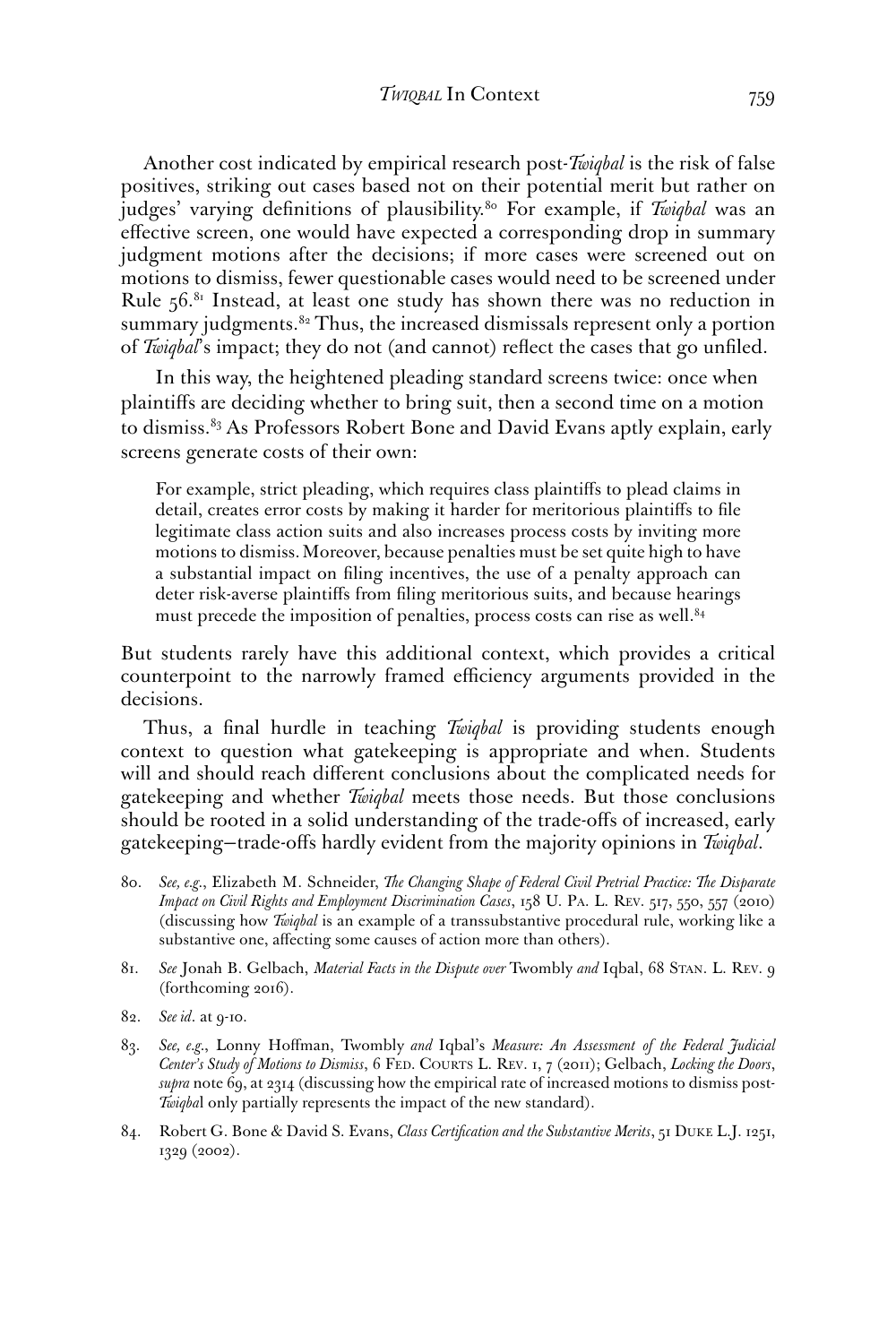#### **III. Proposed Solutions for Teaching Plausibility**

As previously discussed, *Twombly* and *Iqbal* are challenging cases to unpackage. Particularly for 1Ls, the implications of the cases are hardly apparent from reading the decisions. As with challenging topics in other courses, this complexity calls for more creative teaching solutions to help provide students the requisite context to not just memorize but internalize the plausibility standard. $85$  A lecture, alone, does not provide this opportunity.

This Part starts by describing the legal education goals and teaching theory considerations I focused on to restructure how I teach plausibility. It then discusses the specifcs of the teaching methods I adopted. While the approach I selected may appeal more to civil procedure professors, the design behind those methods hopefully will resonate with legal professors more broadly.

#### *A. Integrating Legal Education Goals & Pedagogy*

Once I decided to move away from a strict lecture format, my goal was to fnd an alternative approach to do more than just teach pleading. I wanted to see if I could also integrate more practice-readiness skills into my class. Employers and the judiciary have long pushed for increased skills training.<sup>86</sup> As Professor David Oppenheimer also discusses in this symposium, $87$  research ranging from the Carnegie studies<sup>88</sup> to the American Bar Association's Task Force reports<sup>89</sup> all emphasize the need for more practice-ready graduates. Students and educators have joined this movement, seeking better preparation for the tasks associated with the practice of law. However, law schools have been slow to adapt. While they have expanded upper-division oferings to include more practical-skills classes and problem-solving courses, the frst-year curriculum (and teaching of that curriculum) has generally changed little.<sup>90</sup>

- 85. *Accord* Kristen Holmquist, *Challenging Carnegie*, 61 J. LEGAL EDUC. 353, 373 (2012) (proposing law professors "infuse our curriculum with factual, empirical and normative content far beyond that which can be gleaned from appellate cases."); Michael B. Mushlin & Lisa Margaret Smith, *The Professor and the Judge: Introducing First-Year Students to the Law in Context*, 63 J. LEGAL EDUC. 460, 461 (2014) (discussing the value of beginning law school students receiving a "more contextual introduction to the profession").
- 86. Christine P. Bartholomew, *Time: An Empirical Analysis of Law Student Time Management Defciencies*, 81 U. CIN. L. REV. 897, 898 & n.1 (2013).
- 87. *See* David Oppenheimer, *Using a Simulated Case File to Teach Civil Procedure: The Ninety-Percent Solution*, 65 J. LEGAL EDUC. 817, 819 (2016).
- 88. *See, e.g.*, ALFRED Z. REED, TRAINING FOR THE PUBLIC PROFESSION OF THE LAW 281 (1921); WILLIAM M. SULLIVAN ET AL., EDUCATING LAWYERS: PREPARATION FOR THE PROFESSION OF LAW 89-91 (2007) [hereinafter CARNEGIE REPORT].
- 89. *See, e.g.*, AM. BAR ASS'N TASK FORCE ON PROFESSIONAL COMPETENCE, FINAL REPORT AND RECOMMENDATIONS OF THE TASK FORCE ON PROFESSIONAL COMPETENCE 6 (1983); AM. BAR ASS'N SECTION OF LEGAL EDUC. & ADMISSIONS TO THE BAR, LEGAL EDUCATION AND PROFESSIONAL DEVELOPMENT—AN EDUCATIONAL CONTINUUM, REPORT OF THE TASK FORCE ON LAW SCHOOLS AND THE PROFESSION: NARROWING THE GAP 138-41, 233-36 (1992).
- FOR LAW SCHOOLS 84 (2000) (discussing how law schools are inherently slow at implementing 90. *See* Mushlin & Smith, *supra* note 85, at 480; *cf.* GREGORY S. MUNRO, OUTCOMES ASSESSMENT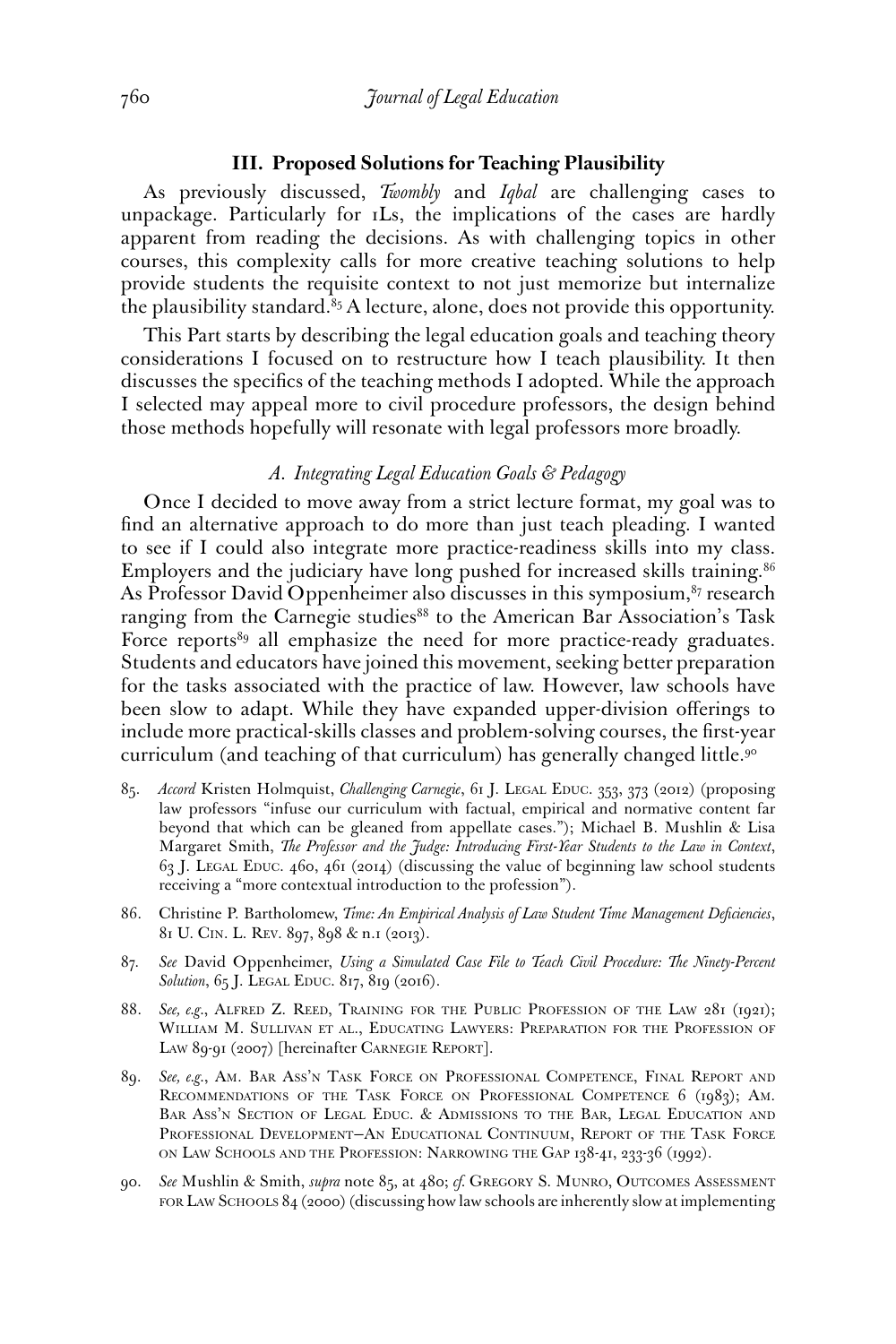Thus, ideally, any approach I adopted would deepen students' understanding of pleading standards and include practice-ready objectives. But the skills students need for practice are wide-ranging, and no single class can teach all of them. I wanted to fnd a way to work on two concrete goals proposed by the 2007 report on legal education by the Carnegie Foundation, more commonly referenced as the Carnegie Report.<sup>91</sup> This Report was notably critical of how law schools often segregated analytical and practical training. In particular, the Report focused on perceived issues with the Socratic method and the need for more training on the ethical and political responsibilities of the legal [profession.92](https://profession.92) 

One proposal for legal change suggested by the Report is to provide "context-based learning."93 Context-based learning is sometimes too narrowly defned. The quintessential "context-based learning" example is a clinic or externship, where students get hands-on experience with real cases. Such opportunities are unquestionably valuable but often unavailable at the start of law school. Hence, professors must seek out alternative ways to build context in the frst year. Providing students with context would not only deepen students' understanding of pleading standards, but also conforms to the Report's suggested changes in legal education. Hence, a "context-based learning" goal for any revised approach to teaching plausibility was both logical and synergistic.

The Report also proposes integrating instruction on professional judgment, meaning "the ability to both act and think well in uncertain situations."94 Such judgment should be developed through "involvement in situations that are necessarily indeterminate from the point of view of formal knowledge."<sup>95</sup> Pleading standards after *Twiqbal* provide the very opening for developing such thinking. As discussed in Part II.B., what facts are necessary to plead a "plausible" claim are still unclear, with courts taking difering positions both intrasubstantively and transubstantively.

Thus, I locked down my initial framework for tweaking the class: my new goal was to introduce pleading standards through a practice-readiness approach that incorporates professional judgment. Legal education-specifc goals are a solid starting place for redesigning a class; however, those goals would be achieved only if the specifc methods I adopted were sound. By

change).

<sup>91.</sup> *See generally* CARNEGIE REPORT, *supra* note 88. For a helpful summary of the Carnegie Report and its fndings, *see* Toni M. Fine, *Refections on U.S. Law Curricular Reform*, 10 GERMAN L.J. 717, 720-25 (2009).

<sup>92.</sup> Thomas Cothran, *The Sophistic Method?: Dialectic and Eristic in Legal Pedagogy*, 100 KY. L.J. 177, 181  $(2012).$ 

 93. CARNEGIE REPORT, *supra* note 88, at 57, 136 (citing ROY STUCKEY ET AL., BEST PRACTICES FOR LEGAL EDUCATION: A VISION AND A ROAD MAP 109-22 (2007)).

<sup>94.</sup> CARNEGIE REPORT, *supra* note 88, at 9.

<sup>95.</sup> *Id.* at 8.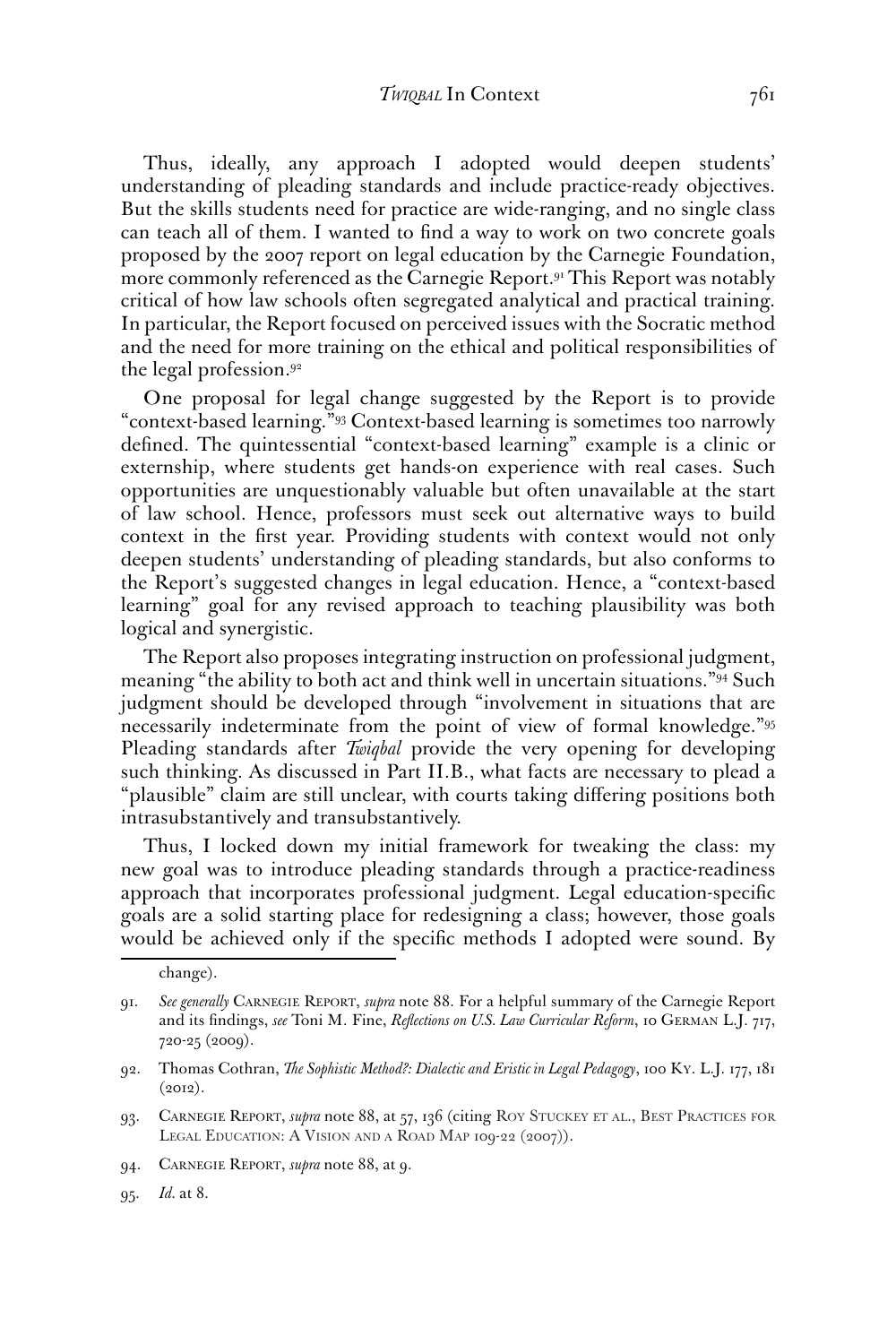considering pedagogy research in evaluating a teaching method—in any of my classes, not just civil procedure—I could refne the approach to squeeze every potential beneft from the devoted class time. To this end, I focused on active learning, group work, and chunking, as discussed below.

At this point in legal education, the gains of active learning methods are [well-established.96](https://well-established.96) Active learning methods, as opposed to passive learning, "require[] students to [engage in] higher-order thinking [such as] analysis, synthesis, and evaluation."97 These gains—which are not limited to civil procedure—include greater content retention and higher transfer of knowledge in new situations.<sup>98</sup> Such learning methods help students develop stronger problem-solving skills and generate higher motivation for further [learning.99](https://learning.99) Given the problems students had processing the new pleading standards, adopting an active-learning approach made sense. Through engaging in higher-level thinking, students could explore the nuances of the standard while developing professional judgment. Active learning allows me to place greater emphasis on attitudes and values<sup>100</sup> by allowing me to remediate students' lack of context through the use of real-world materials.<sup>101</sup>

- skills and values."); MICHAEL HUNTER SCHWARTZ ET AL., TEACHING LAW BY DESIGN: ENGAGING STUDENTS FROM THE SYLLABUS TO THE FINAL EXAM 4-8 (2009) (explaining that 96. *See generally* Gary F. Hess, *Principle 3: Good Practice Encourages Active Learning*, 49 J. LEGAL EDUC. 401, 402 (1999) (explaining how active learning in law school is not just a set of techniques but also "an orientation . . . [that] includes a belief that legal education should help students understand legal concepts and theory, improve critical thinking, and develop professional cognitivists and constructivists recognize the importance of active learning activities).
- 97. Elizabeth A. Shaver, *LRW's* The Real World*: Using Real Cases to Teach Persuasive Writing*, 38 NOVA L. REV. 277, 281 (2014) (citation omitted).
- 98. CHARLES C. BONWELL & JAMES E. EISON, ACTIVE LEARNING: CREATING EXCITEMENT IN THE CLASSROOM 2 (1991).
- 99. *See, e.g.*, Paul L. Caron & Rafael Gely, *Taking Back the Law School Classroom: Using Technology to Foster Active Student Learning*, 54 J. LEGAL EDUC. 551, 562 (2004) ("In larger classes, where active learning is often very difficult to implement, its benefits become even more important.") (citation omitted); Mushlin & Smith, *supra* note 85, at 472 (discussing how students felt that hands-on civil procedure exercises "took the mystery out of the practical application of what [they] read about."); Gary S. Goldstein, *Using Classroom Assessment Techniques in an Introductory Statistics Class*, 55 C. TEACHING 77, 78 (2007); Michael Prince, *Does Active Learning Work? A Review of the Research*, 93 J. ENGINEERING EDUC. 223, 225-26 (2004).
- 100. *See* Hess, *supra* note 96, at 405 ("assuming that most teachers are adept at transmitting knowledge, they must also teach skills and values, and for those purposes active learning methods are most efective."); BONWELL & EISON, *supra* note 98, at 2.
- 101. *See* SUSAN A. AMBROSE ET AL., HOW LEARNING WORKS 83 (2010) (discussing the importance *Reporter's Notes on "A Liberal Education in Law,"* 1 J. ASS'N LEGAL WRITING DIRECTORS 158, 160 of "assigning problems and tasks that allow students to vividly and concretely see the relevance and value of otherwise abstract concepts and theories"); Linda L. Berger, *Do Best Practices in Legal Education Include Emphasis on Compositional Modes of Studying Law as a Liberal Art?*  (2002) (discussing how "learning theory endorses active learning in the context of real world problems."). Real-world problems also have the added beneft of generating higher student motivation. *See* AMBROSE ET AL., *supra*, at 84.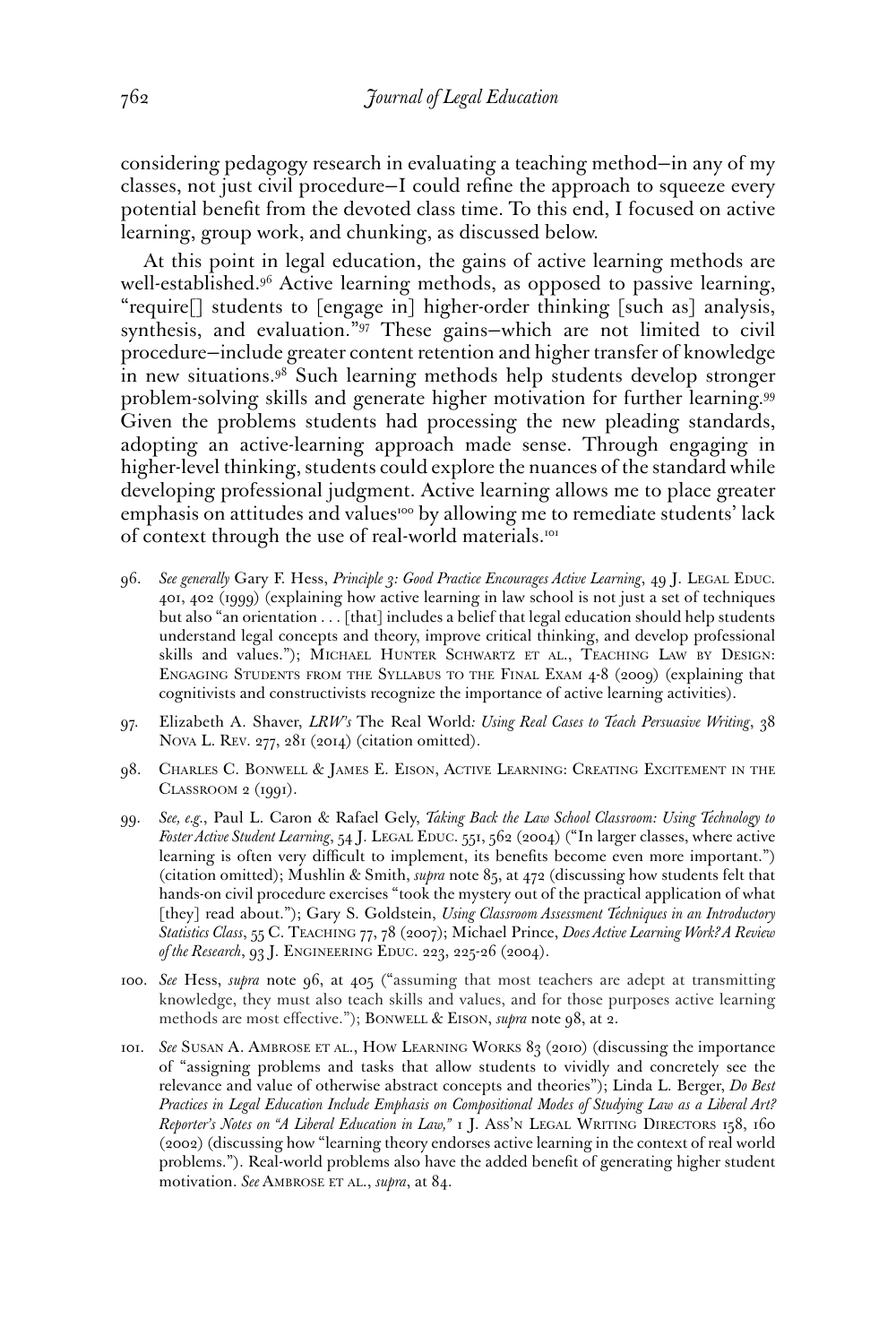However, I was hesitant to give up the aspects of lecture that did work. Traditional Socratic lecture draws out some of the nuances of pleading standards.<sup>102</sup> For example, through a Socratic lecture, students can learn the limitations of defning plausibility and recognize the competing policy considerations articulated by the majority and dissents in the decisions. Further, given the varying aspects of pleading standards I wanted to explore, no single exercise would suffice; I needed to blend a series of interactive exercises with lecture.

From there, I sought to maximize any interactive exercises by including a group discussion component. Peer discussions increase students' learning and content retention<sup>103</sup> but must be carefully circumscribed to generate these gains. In my frst few years of teaching, I noticed a handful of students frequently dominated group discussions. It is easy for some students to disengage or not see the value of the discussion. Group conversations, left undirected, can also quickly fzzle out. Education scholars have written wonderful guides for overcoming these problems,<sup>104</sup> and I have intentionally integrated their research into my own teaching. For example, designating students' roles increases participation in group discussions. Further, expressly identifying the goals of the discussion helps students value the group discussion.105 Finally, leaving the group discussion ungraded minimizes pressure and stimulates students to collaborate and guide one another through the learning process.

Yet, the specter of problems with group discussions reinforced my decision to interweave lecture with classwide and group discussion components. Rather than initiating open-ended discussion of plausibility, interweaving these components would allow me to "chunk," meaning break the teaching

- 102. While the Socratic method has its critics, it also has benefts such as "help[ing] students: (1) develop analytical skills; (2) think on their feet; (3) develop intellectual rigor; (4) learn about the legal process; and (5) learn about the lawyer's role or function." Christine P. Bartholomew & Johanna Oreskovic, *Normalizing Trepidation and Anxiety*, 48 DUQUESNE L. REV. 354 (2010); *see also* Cynthia G. Hawkins-Leon, *The Socratic Method-Problem Dichotomy: The Debate Over Teaching Method Continues*, 1998 BYU EDUC. & L.J. 1, 4-5 (1998) (discussing the Socratic method, including its benefts and defciencies).
- 103. HOWARD E. GRUBER & MORRIS WEITMAN, SELF-DIRECTED STUDY: EXPERIMENTS IN HIGHER EDUCATION 2-5 (1962) (fnding students taught through small, student-led discussions did equal if not better on fnal examinations than students who heard the teacher lecture). This is particularly true for millennials, meaning those students born between 1980 and the mid-2000s. This generation of students values active learning, in particular group discussions. *See* Patricia Vincent Roehling et al., *Engaging the Millennial Generation in Class Discussions*, 59 C. TEACHING 1, 2 (2010).
- 104. For a thorough discussion of group discussion research, *see* MARILLA D. SVINICKI & WILBERT J. MCKEACHIE, MCKEACHIE'S TEACHING TIPS 38-57 (14th ed. 2014) (and accompanying citations).
- AN APPROACH TO HUMAN MOTIVATION 145-47 (1970); T.R. Mitchell, *Motivation: New Directions for Theory, Research, and Practice*, 7 ACADEMY OF MANAGEMENT REVIEW 80, 83 (1982); Andrew J. Elliot & James W. Fryer, *The Goal Construct in Psychology*, in JAMES Y. SHAW & WENDI L. GARDNER (EDS.) HANDBOOK OF MOTIVATION SCIENCE 235 (2008). 105. Providing goals also helps generate motivation. *See, e.g.*, T.A. RYAN, INTENTIONAL BEHAVIOR: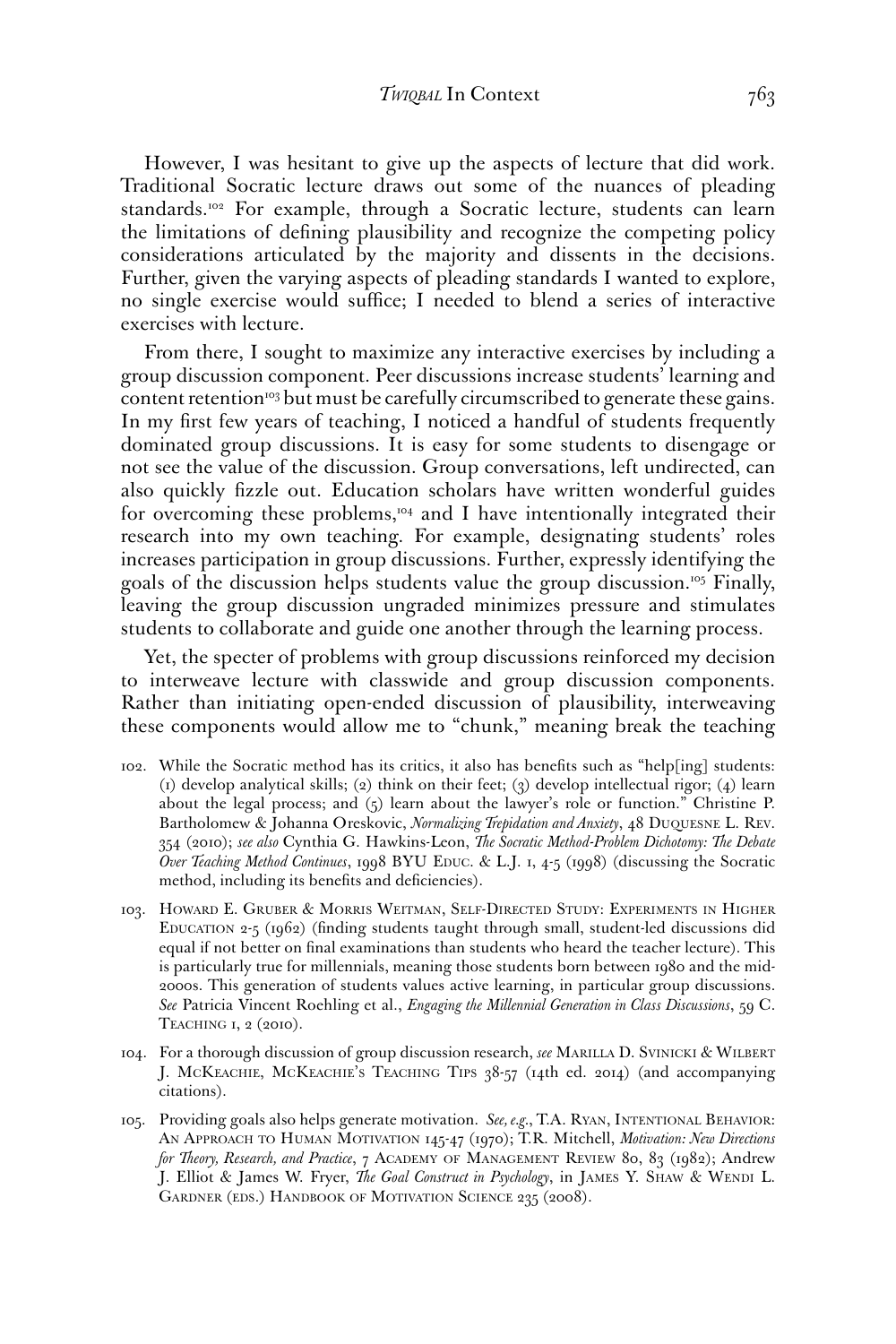components into subproblems.106 Chunking makes an assignment or discussion more manageable, allowing students to track progress by using short-term goals as markers.107 However, for chunking to work, the professor must do more than merely suggest guideposts; I had to carefully direct the students through the discussion.<sup>108</sup>

Retaining some minimal lecture and group discussion component allowed me to provide this guidance. Lecture would help students stay grounded in the discussion and minimize the potential to rush ahead without fully understanding the material. Guided group discussion would help students see how each step of the exercise fts together. Students needed specifc questions to answer, as using questions results in higher quality of discussions.<sup>109</sup> These questions then would structure the student interaction and ensure students are building the necessary learning blocks. After each exercise chunk, I could use lecture to track and connect the exercise to the learning objectives. This tracking creates helpful opportunities for refection, allowing students more time to absorb what they learned through their group dialogue. Weaving exercises and lecture chunks also has added benefts in terms of increased student attention and retention rates.

As for what the group discussions would focus on, I wanted to invite opportunities for disagreement, as this, too, enhances the utility of student discussion groups.<sup>110</sup> "Constructive controversy" requires students to work

- *see also* Walter H. Gmelch, *Stress for Success*, 22 THEORY INTO PRACTICE 7, 12 (1983) (discussing 106. *See* Bartholomew, *supra* note 86, at 897, 941. Janeen Kerper, *Let's Space Out: Rethinking the Design of Law School Texts*, 51 J. LEGAL EDUC. 267, 275 (2001) (discussing chunking and how it works); how breaking larger projects into smaller chunks also minimizes stress and chance of burnout). Chunking is particularly valuable for novice learners. *See, e.g.*, Tracey A. Clarke, Paul L. Ayres & John Sweller, *The Impact of Sequencing and Prior Knowledge on Learning Mathematics through Spreadsheet Application*, 53 EDUC. TECH. RES. & DEV. 15, 15-16 (2005).
- 107. By focusing on isolated tasks and then building to more complex questions, students often learn more efectively than they do moving directly to the complex issues. *See* Dennis C. Wightman & Gavin Lintern, *Part-Task Training for Tracking and Manual Control*, 27 HUM. FACTORS 267, 270-71 (1985); Ron J.C.M. Salden, Fred Pass & Jeroen J.G. van Merrienboer, *A Comparison of Approaches to Learning Task Selection in the Training of Complex Cognitive Skills*, 22 COMPUTERS IN HUM. BEHAV. 321, 330 (2006).
- 108. *Cf.* NORMAN R.F. MAIER, PRINCIPLES OF HUMAN RELATIONS 46 (Wiley ed., 1952); NORMAN R.F. MAIER, PROBLEM-SOLVING DISCUSSIONS AND CONFERENCES: LEADERSHIP METHODS AND SKILLS 240 (McGraw-Hill ed., 1963) (discussing how groups are more efective if they deal with one set of problems at a time rather than jumping to the end solution).
- 109. Norman R.F. Maier & Richard A. Maier, *An Experimental Test of the Efects of "Developmental" vs. "Free" Discussions on the Quality of Group Decisions*, 41 J. APPLIED PSYCH. 320, 322 (1957); Daniel Solomon, Larry Rosenberg & William E. Bezdek, *Teacher Behavior and Student Learning*, 55 J. OF EDUC. PSYCH. 29 (1964) (fnding teachers who used interpretive questions produced gains in student comprehension).
- 110. DAVID W. JOHNSON & ROGER T. JOHNSON, CREATIVE CONTROVERSY: INTELLECTUAL CHALLENGE IN THE CLASSROOM (1995) (providing experimental evidence that some disagreement can generate curiosity, which is a basic motivation for learning).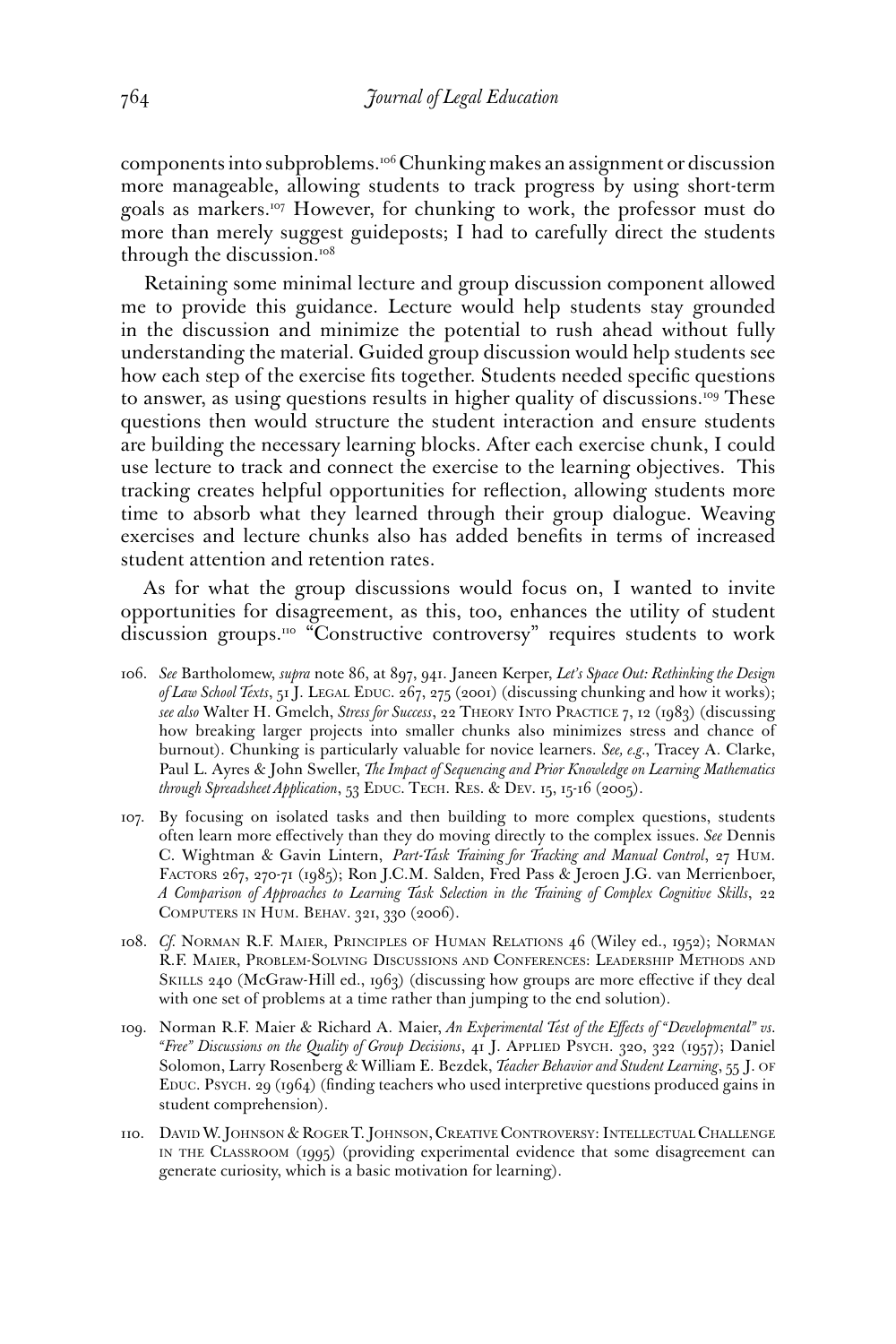through and identify the source of disagreements.<sup>111</sup> Such controversies create opportunities for richer, more analytical discussions in the student groups. This means the exercise component of the class needed to include problems that were not clear cut.

Thus, in sum, with this research in mind, I solidifed the frame for how I would teach pleading standards, starting with legal education goals and pedagogy research as the foundation. I would incorporate active learning, group discussions, and chunking to help students understand pleading standards while developing practice readiness and professional judgment. Admittedly, it was a lofty plan, so I needed some check to see if what I designed would actually work. Given that pleading standards come up early in the semester, I needed a low-stakes formative assessment to evaluate how the learning process unfolded.<sup>112</sup> One option was to review students' answers to guided discussion questions. These answers would provide me with a snapshot of my students' understanding of pleading standards and any potential defciencies in the class design. As these notes are cursory, their review would not take signifcant time.<sup>113</sup> By collecting and reviewing the group notes, however, I would gain feedback as to what follow-up to provide, either with particular groups or with the class as whole.<sup>114</sup>

But of course, all this planning and work on generating learning goals was dependent on actually designing the specifcs for the class. I still needed to fnd a way to integrate Socratic lecture with exercises to provide students the much-needed context to process *Twiqbal*. The details of what I adopted are discussed next.

#### *B. Teaching Twiqbal in Context—One Approach*

With these practice-readiness goals in mind, I designed a tripartite approach to teaching *Twiqbal* in a single class. The class is intentionally fast-paced and covers signifcant ground. In advance of class, I assign students the casebook pages that discuss pleading standards (and include excerpts from *Twombly* and

- 111. *Id.*; David Johnson, Roger T. Johnson & Karl A. Smith, *Constructive Controversy: The Educative Power of Intellectual Confict*, CHANGE MAGAZINE 28, 30 (Jan./Feb. 2000).
- 112. *See* STUCKEY ET AL., *supra* note 93, at 255 (discussing the distinction between formative and summative assessments and their value in education).
- 113. The value of such feedback is well-established. *See, e.g.*, John M. Burman, *Out-of-Class Assignments as a Method of Teaching and Evaluating Law Students*, 42 J. LEGAL EDUC. 447 (1992); Kristin B. Gerdy, *Teacher, Coach, Cheerleader, and Judge: Promoting Learning through Learner-Centered Assessment*, 94 LAW LIBR. J. 59 (2002-4); Carol Springer Sargent & Andrea Anne Curcio, *Empirical Evidence that Formative Assessments Improve Final Exams*, 61 J. LEGAL EDUC. 379, 379 (2012) (citing the extensive literature demonstrating that providing feedback to law students "enhances student learning and performance" and that students "also believe they could learn better if they had more feedback").
- 114. Karen Wilson & James H. Korn, *Attention During Lectures: Beyond Ten Minutes*, 34 TEACHING PSYCHOL. 85, 88 (2007) (providing research on the patterns of student attention in class and suggesting this type of professor note-reviewing).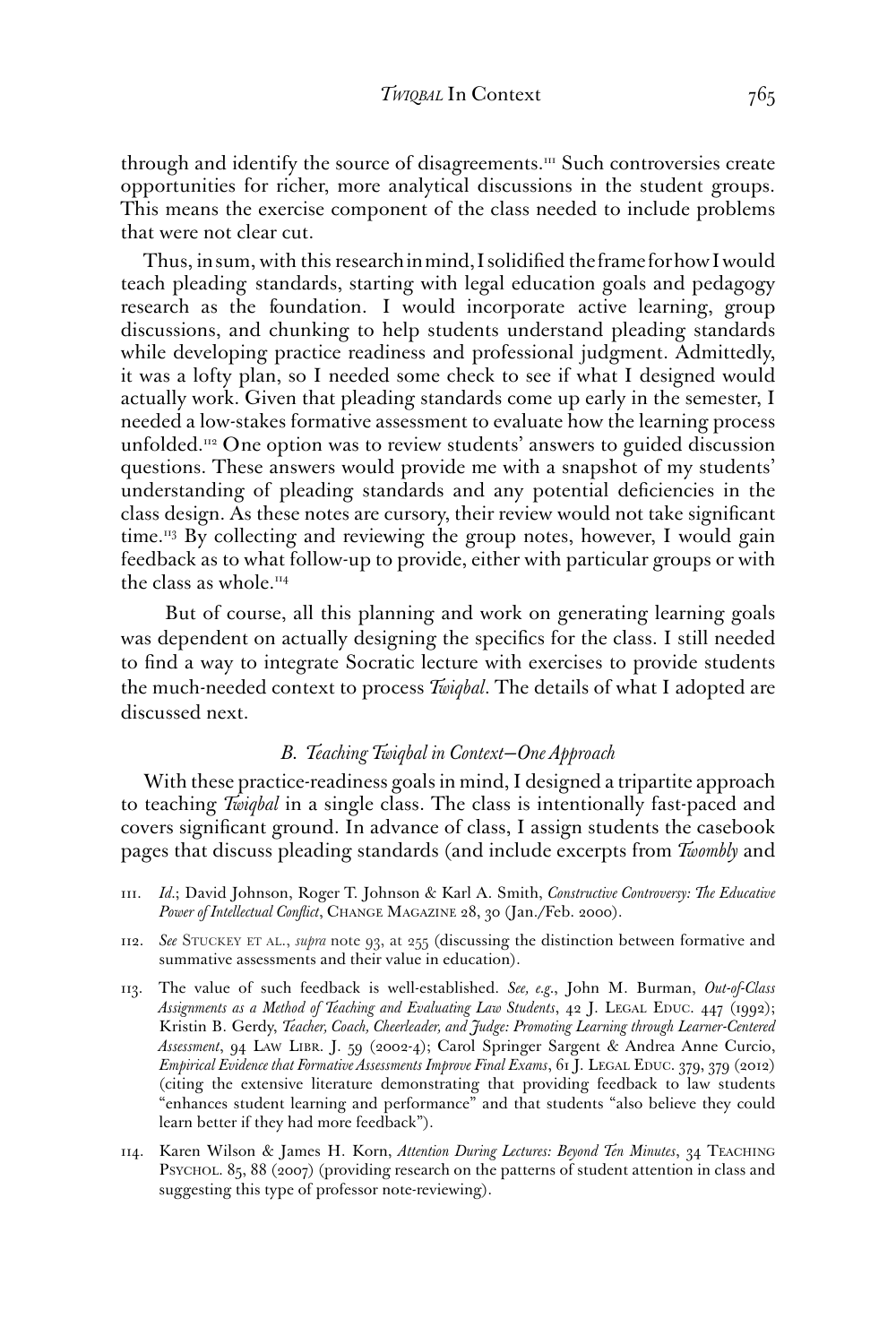*Iqbal*); a series of complaint excerpts (detailed below); and the relevant Federal Rules of Civil Procedure on pleading standards (Rules 8, 9, and 12(b)(6)). Students often have limited experience reading complaints at this point in the semester, so I instruct them to read the complaints for the general story giving rise to the suit rather than decode all the legal jargon that may slow their reading.

The class starts with the students breaking into groups of roughly four to six. As the groups form, I explain the class that day will take a nontraditional format, whereby lecture and exercises will be fused. I identify three goals for the class: (1) understanding the change in the pleading standards since *Conley*;  $(2)$  understanding the consequence of those changes; and  $(3)$  understanding the competing reasoning for and against the changed pleading standards.<sup>115</sup>

Once the groups form, the students answer three questions individually, then compare answers within the group: (1) Under *Conley*, what test should courts apply to evaluate the sufficiency of a complaint? (2) Under *Twombly*, what test should courts apply to evaluate the sufficiency of a complaint? and (3) Under *Igbal*, what test should courts apply to evaluate the sufficiency of a complaint?<sup>116</sup> These questions allow the students to self-assess their criticalreading skills and ability to identify controlling rules from cases—skills that are just developing during the frst semester of law school but should be fully formed by the second semester. Comparing notes with their classmates lets them see how they are doing relative to others, a form of feedback students often crave. We then return to a classwide discussion. Groups share their answers, then compare them to answers I post on PowerPoint slides. As the remainder of the class is based on applying these diferent standards, taking this time ensures students are all on board before going further.

Building on this foundation, students then work on three exercises to explore the new pleading standards. Each student has a handout with the questions for each set of exercises. For each exercise, one student in the group serves as group leader and another is the scrivener (these roles rotate for each exercise to maximize student involvement). The scrivener is asked to keep track of the group's responses to the questions on the handout. Throughout each exercise, I circulate, checking in on the discussions and prompting groups through questions if they are struggling or moving off track. After each exercise, we return to a class discussion before moving on.

The exercises are increasingly challenging and provide openings to remediate the three problems that arise teaching *Twiqbal*, as detailed in Part II. In the frst exercise (Exercise Set A), students answer questions based

<sup>115.</sup> Spelling out these goals upfront helps minimize some of the student frustration that results from a lack of education goals. *See* Cynthia Ho, Angela Upchurch & Susan Gilles, *An Active-Learning Approach to Teaching Tough Topics: Personal Jurisdiction as an Example*, 65 J. LEGAL EDUC. 772, 777-78 (2016) (discussing students' struggles to identify learning objectives).

<sup>116.</sup> To help with clarity, I post all the questions for the class on PowerPoint slides and on the exercise handout I distribute. *See* Nira Hativa, *Teaching Large Law Classes Well: An Outsider's View*, 50 J. LEGAL EDUC. 95, 105 (2000) (discussing how visual information helps with clarity).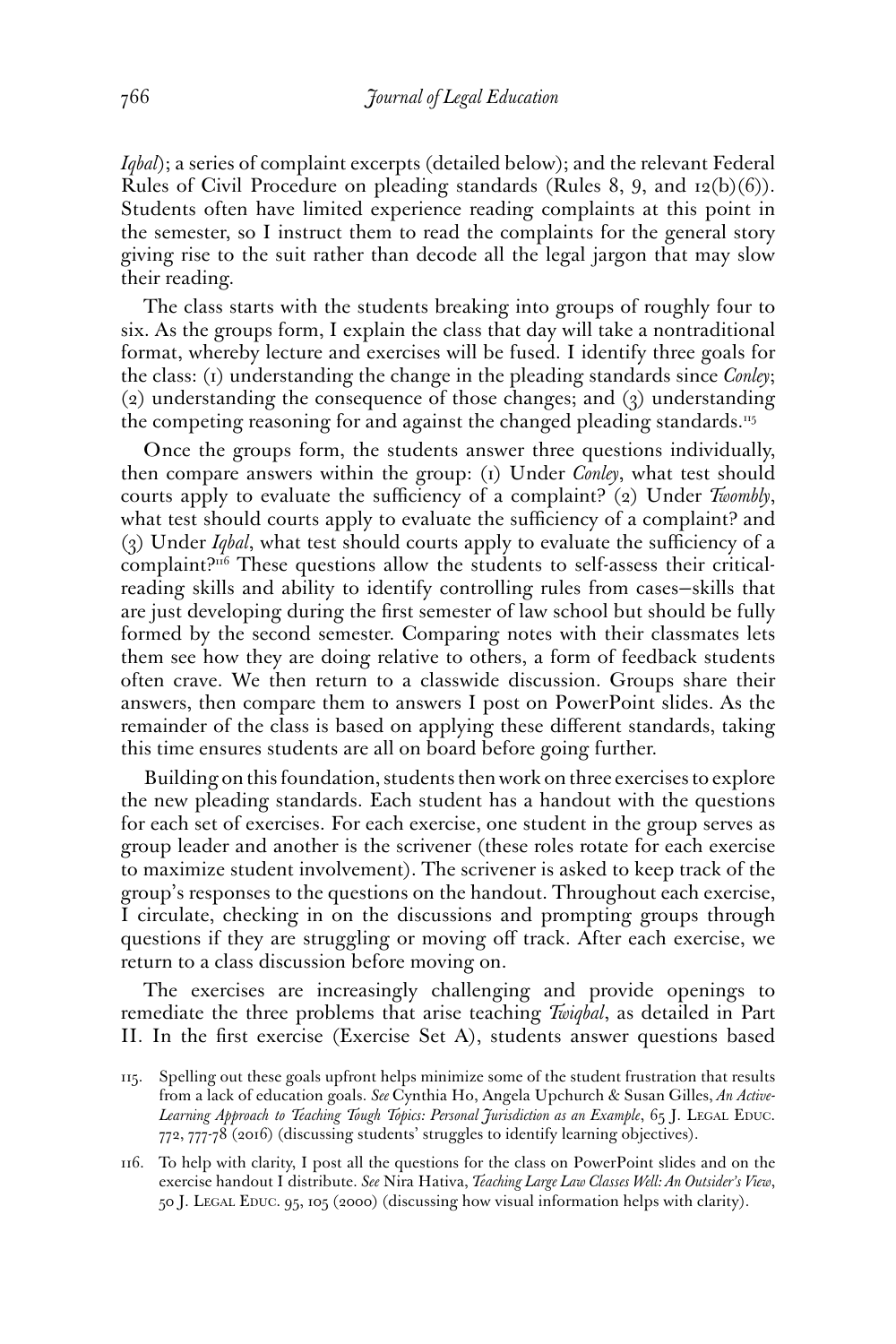on edited complaints from three diferent substantive areas: for example, an employment claim, an antitrust claim, and a negligence claim.<sup>117</sup> The class handout includes the elements for each claim and instructs them to evaluate: (1) whether facts for each element have been pled; (2) accepting the facts pled as true, whether it is conceivable that a legal claim has been pled; and then (3) whether the facts pled present a "plausible" claim.

This exercise in application provides the opening for students to see diferences between notice pleading and the plausibility standard under *Twiqbal*. The students all agree the complaints satisfy the low threshold of notice pleading, and they can articulate the general nature of the alleged wrongdoing. Where things get trickier is answering questions (2) and (3). When the inevitable chorus of "I don't know" begins, students must articulate why they are struggling. In identifying these challenges, the students begin to see how the new plausibility standard difers from notice pleading. Students rapidly recognize the challenges of parsing legal conclusions from facts. They also begin to explore how plausibility may be relative as they debate whether the allegations are plausible or if there is an equally plausible alternative explanation.

For example, the last time I ran this exercise, one of the complaints the students evaluated was from *Khan v. Abercrombie*. The complaint alleged unlawful discrimination based on the plaintif's termination. The plaintif alleges she was terminated for wearing a hijab, though the complaint states *Abercrombie*  employees stated her termination was for violating its "Look Policy."<sup>118</sup> In discussing the specifc allegations, students quickly identifed the competing, potentially nondiscriminatory alternative explanation for the allegations. Back in the class discussion, when asked to vote on whether they thought the complaint stated a plausible claim, the students divided almost equally. This division allowed me to segue into a discussion of how plausibility difers based on individuals' "experience and common sense."<sup>119</sup> By having students frst struggle to work through the test themselves, they more fully understand the limitations of "experience and common sense" than they did just reading *Twombly* and *Iqbal*, at least as evidenced by the quality of the class discussion.<sup>120</sup>

With this one exercise, students start exploring bigger questions about the purpose of civil procedure. They begin to understand diferent pleading

- 117. There is no particular magic to the complaints I choose. The only selection criterion I would recommend is to pick complaints that neither require specialized knowledge nor are too long. To ensure sufficient time for group discussion, I edited the complaints down to a single cause of action and omitted jurisdiction allegations. I am happy to share the complaints I have edited and any of the other teaching materials referenced in this Article upon request.
- 118. U.S. Equal Emp't Opportunity Comm'n v. Abercrombie & Fitch Stores, Inc., 966 F. Supp. 2d 949, 955-56 (N.D. Cal. 2013).
- 119. *Cf. Iqbal*, 556 U.S. at 664.
- 120. Notably, I have not attempted any empirical assessment to compare the prior teaching method to the current one. Rather, my conclusions are anecdotal, based both on feedback from students and my personal assessment of the discussion quality.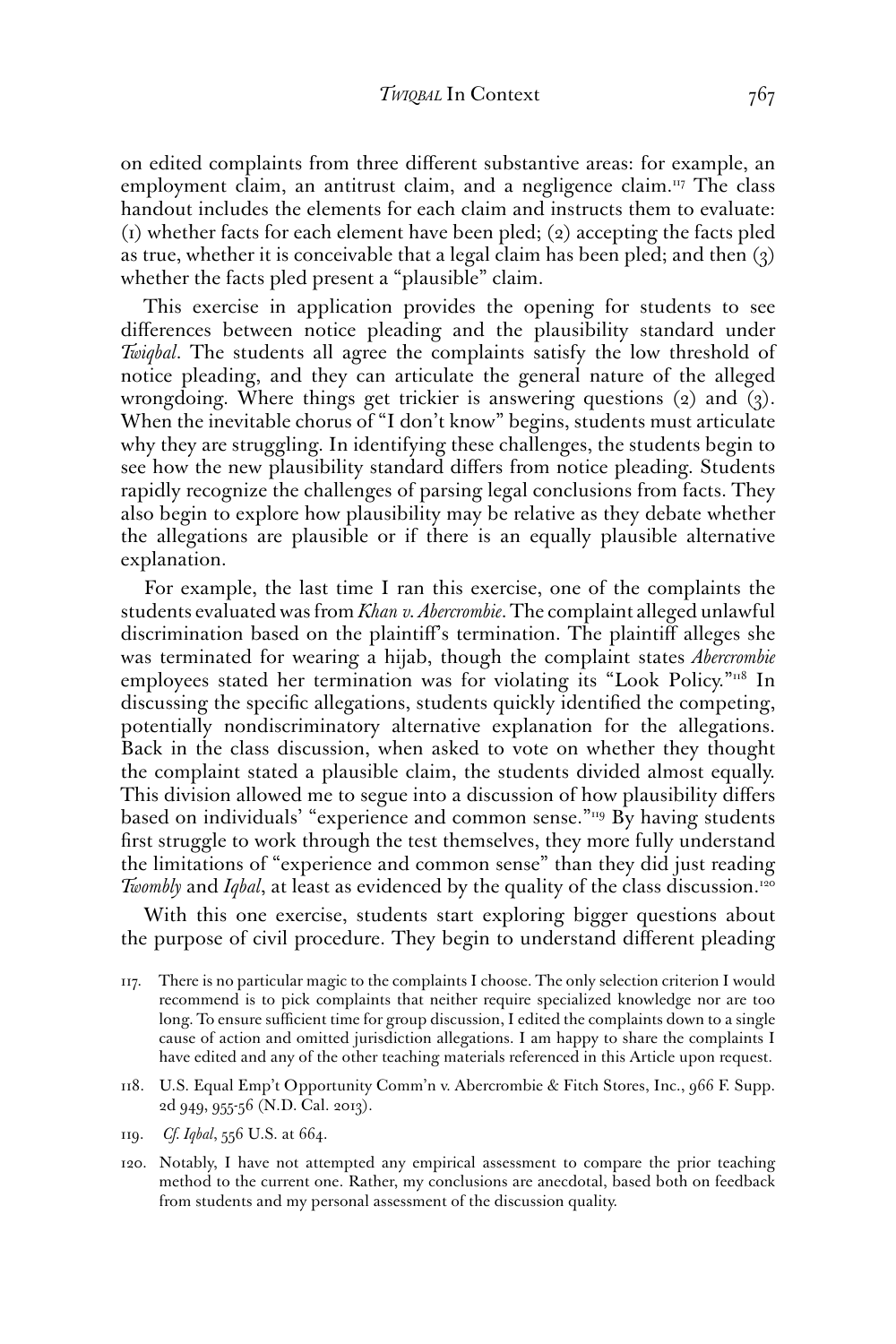standards and the challenges of defning plausibility. Further, this exercise introduces a discussion of why certain causes of action fare better under the *Twiqbal* standard than others do. As one student said, "How is the plaintif supposed to allege facts about what was going on in someone else's head?"

Building on this discussion of judicial subjectivity, students move to Exercise Set B, which consists of three antitrust complaints.<sup>121</sup> At first blush, the complaints seem similar: they involve the same legal theory (horizontal restraint) and are roughly the same length. Just as in *Twombly*, the key issue is whether each complaint pleads sufficient, plausible "plus factors" to satisfy the "agreement/combination" element of a Sherman Act claim. However, only two of the three survived motions to dismiss. Working in the same groups, students again undertake the two-step process for evaluating a complaint identifed in *Iqbal*. From there, each group is divided into plaintifs, defendants, and the judiciary. Based on their role, the students argue for or against a motion to dismiss. The student assigned as judge guides the discussion and eventually "rules" on the motion, explaining the ruling to the parties.

After the groups work through the problems, we return to a class discussion. Students again vote to identify the insufficient complaint. Students once again disagree on the problematic complaint. This disagreement allows the class to discuss the challenges of delineating a possible claim from a probable one.<sup>122</sup> Further, the class discussion at this stage can also integrate a comparison of the pleading standard for mistake and fraud under Federal Rule 9. This allows students to explore the indistinct line between heightened pleading and the *Twiqbal* standard, thus squarely addressing an issue students struggle to grasp through lecture alone.

Finally, we look at *Twiqbal's* practical implications in Exercise Set C. This time, the focus is on allegations from the complaint in *Iqbal*.<sup>123</sup> To foster fact investigation skills, students brainstorm potential, additional allegations and where to fnd evidence pre-discovery—both of which are practice-readiness skills.124 The students draft two to three sentences of factual allegations based

- 121. If class time is an issue, one time-saving measure is to edit the complaints and focus solely on one issue, such as horizontal agreement. The primary tip is to pick complaints that do not require a highly technical understanding of a particular area of law. One sample triad is: Second Consol. Am. Compl., Starr v. Sony BMG Music Entm't, 592 F.3d 314 (2d Cir. 2010); First Am. Compl. for Violations of Section 1 of the Sherman Antitrust Act, *In re* Travel Agent Comm'n Antitrust Litig., 583 F.3d 896 (6th Cir. 2009); Consol. Compl., Haley Paint Co. v. E.I. Dupont De Nemours & Co., 804 F. Supp. 2d 419 (D. Md. 2011).
- 122. *Cf. Iqbal*, 556 U.S. at 678 ("The plausibility standard is not akin to a 'probability requirement,' but it asks for more than a sheer possibility that a defendant has acted unlawfully.") (citation omitted). To ensure this divide is not based on confusion about the complaints or challenges reading the Supreme Court jurisprudence, I sample the groups by asking them to identify the specifc allegations in the complaint that support their conclusions.
- 123. This could just as easily be done using the complaint from *Twombly*, as the students now have sufficient background on plus factors.
- 124. *See* Mushlin & Smith, *supra* note 85, at 471 (discussing how such pleading exercises take "on a heightened importance" post-*Twiqbal*); *see also* Stephen Gerst & Gerald Hess, *Professional Skills*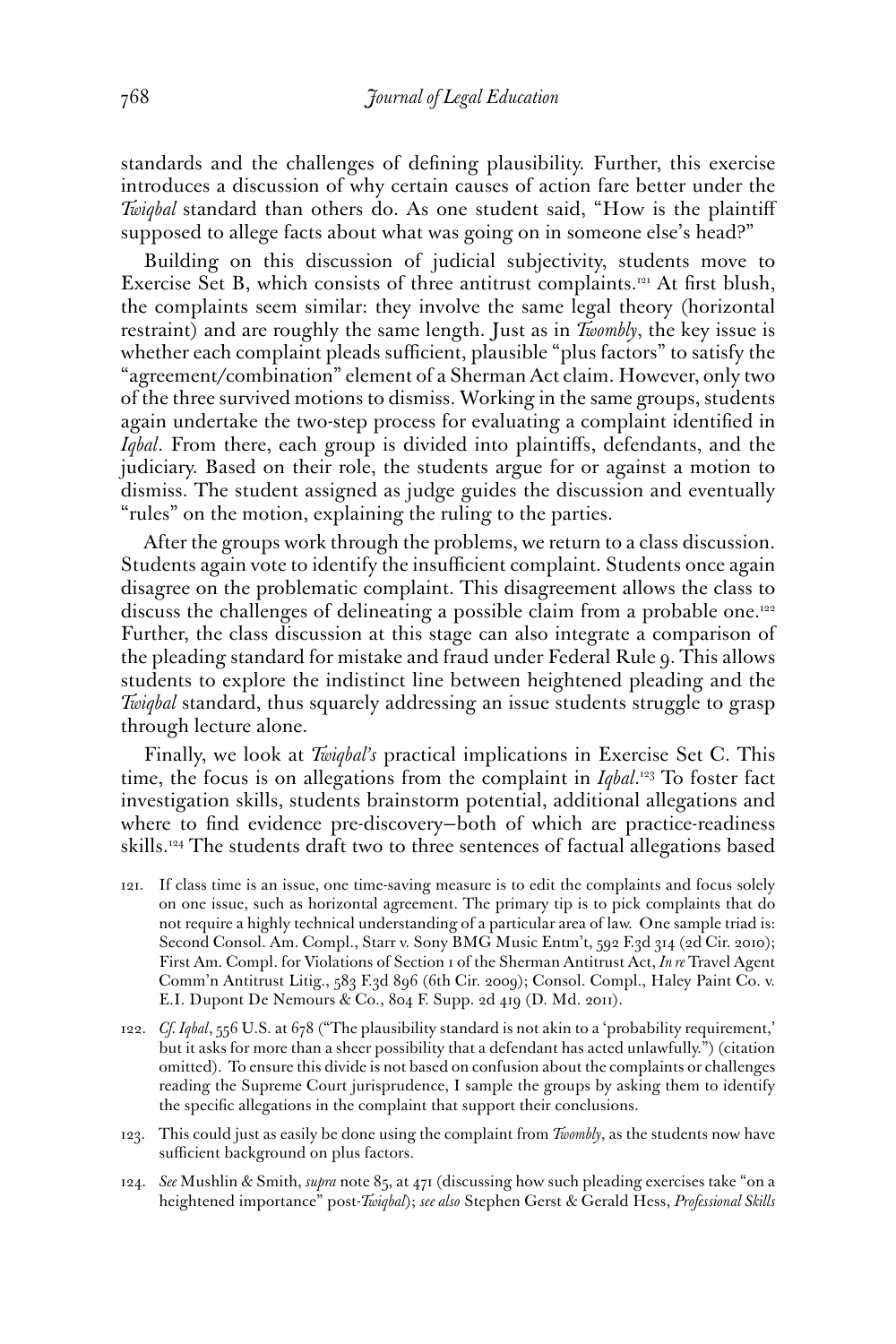on these details. These allegations are then shared in their groups to evaluate which allegations survive the two-step process from *Iqbal*. This brainstorming ties directly into the problems distinguishing facts from conclusions.

In this round of the exercise, I check in with each group early on and frequently. Sometimes students struggle at frst on Exercise Set C, fnding themselves trying to work within the allegations of the complaint rather than stepping back to consider hypothetical additional facts. Sometimes ofering examples clears this mental logjam and frees students to develop strategies for planning pre-fling investigation. Once they complete this task, each group discusses rationales for and against the new standard. This requires students to identify and apply the theoretical and practical challenges created by *Twiqbal*, ranging from pro-efficiency to right-to-access concerns.

Once again, the groups share their results with the class as a whole. Through this exercise, students uncover the falsity of any clear-cut distinctions between facts and legal conclusions—reinforcing an issue with the plausibility test they initially recognized in the earlier exercises. They also begin to discuss pre-fling strategies, including how to gather additional factual allegations. This discussion then transitions into the challenges of gathering facts outside discovery. It is during this phase of the group discussions that I disclose that I worked on *Twombly* while in practice.<sup>125</sup> With this experience, I discuss why the amended complaint lacked more feshed-out conspiracy allegations.

Exercise Set C also provides an opening to discuss, classwide, the potential chilling effects of the plausibility standard and the competing efficiency arguments. We can explore the impact of the new pleading standard, including the empirical data highlighting how procedural alterations impact substantive claims. This naturally segues into discussions of whether *Twiqbal* runs contrary to the transsubstantive goals of civil procedure rules.

By reserving these issues until the last set of exercises, the policy discussion goes beyond just recitation of the stated considerations in *Twombly* and *Iqbal*. Instead, the students connect the two competing issues to the other cases they examined in Exercise Sets A and B and to their own struggles in articulating arguments for and against a motion to dismiss. We also talk about what advice they would have given the respective parties in *Iqbal*: would they have recommended fling the motion to dismiss if they represented the defendants? What would they have advised Mr. Iqbal upon receipt of the motion? From there, we debate some of the proposed legislative reforms and consider why they have not gained traction. Thus, this last exercise set provides an opening for students to develop professional judgment. Not only do they have to consider challenges advising clients about an uncertain area of procedure,

*and Values in Legal Education: The GPS Model*, 43 VAL. U. L. REV. 513, 521 (2009) (listing pleading drafting as important for a high level of competency in practice).

<sup>125.</sup> This disclosure helps overcome the skepticism students sometimes have about law professors' assessments of real world implications. *See* Rand, *supra* note 62, at 749 (observing that "students will resist the material, and be skeptical of its efficacy, unless the lessons are explicated through an accessible set of specifc, real-life examples.").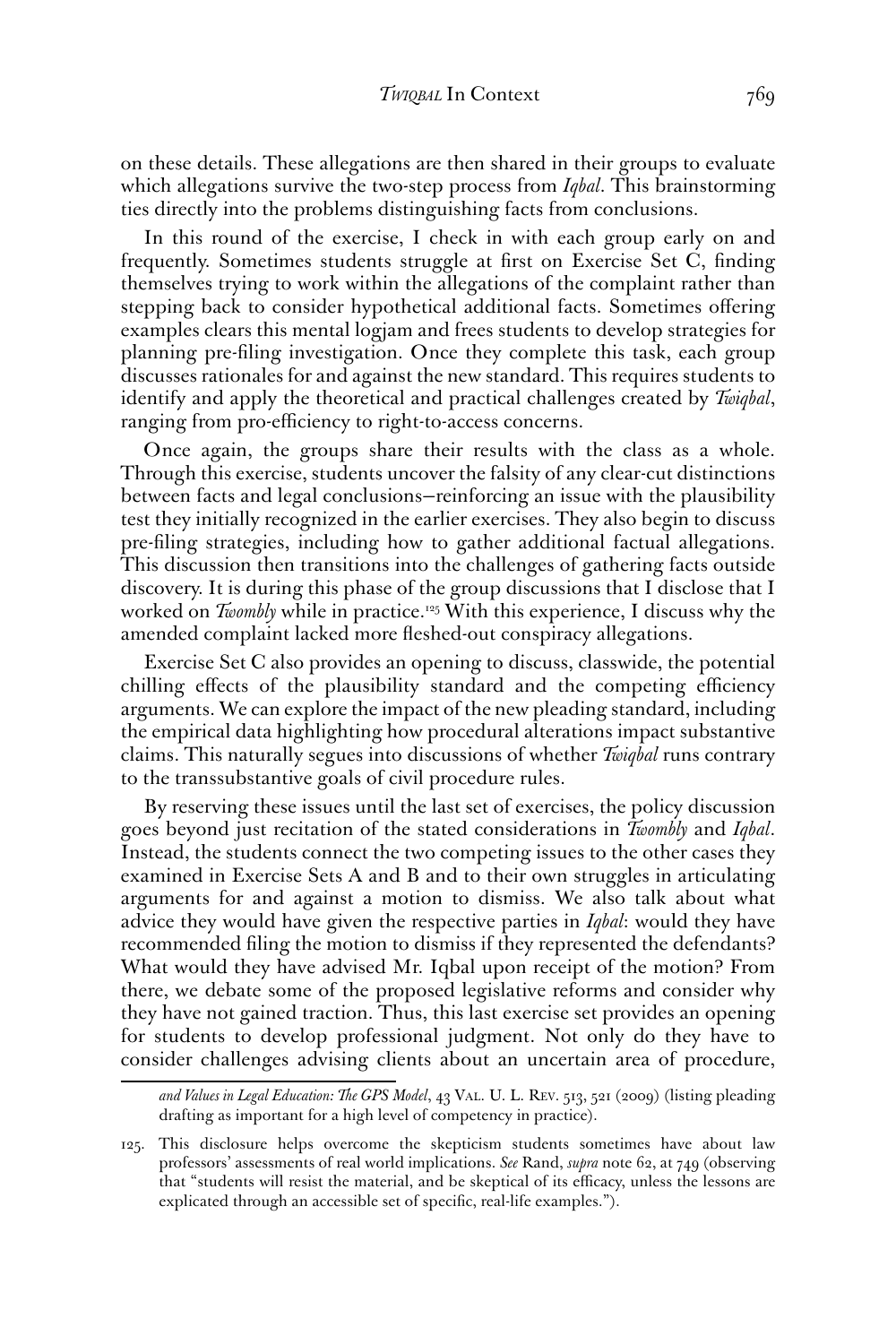they also begin to contemplate larger implications of this uncertainty to justice and judicial access.

At the end of the exercise, I collect each group's notes for review and feedback. My review focuses on the students' written explanations for the foundational questions and each exercise set. The written responses for the foundational questions particularly help me assess the development of criticalreading skills, which guides show much time to spend working on how to read cases in future lectures. I can also gauge students' understanding of key legal terms (such as pleading, complaint, and cause of action) and legal analysis concepts (such as the distinction between elements and factors). On occasion, a group's answers may be too cursory. For example, one group's responses to the questions in Exercise Set B simply said "yes" without any further consideration of alternative arguments. When I identify such groups, I can write a note on the handout suggesting the group come in during office hours to talk through the exercises further. Thus, not only do students gain from the exercise, the exercise helps identify and remedy potential confusion before moving onto other topics.

The student response to these exercises has been positive. Students have commented how the exercises highlight the diference between notice pleading and plausibility pleading. One student said the class "clarifed the diference between *Conley, Twombly*, and *Iqbal* better than the reading."126 They noted the exercises help them understand the limitations of the plausibility standard. Students have also said this approach solidifed that civil procedure rules are not absolute, confrming this approach helps develop professional judgment. As one student said, "These exercises helped me see that there is a lot of grey area in pleading requirements." As with any teaching method, though, there are limitations. Some students suggest the exercises would be improved if they had more time for group discussion or if I picked the groups for the students. Another student requested I distribute hard copies of the complaints rather than electronic copies the students then needed to print themselves.

Overall, these critiques, though, are overshadowed by the positive feedback. As this particular class often takes place during the frst few weeks of the semester, students have said the exercises provide them their frst real understanding of the importance of civil procedure. One student said, "I learned that all these rules actually impact the defnition of justice." While initially civil procedure cases seem less sexy than students' reading for criminal law or torts, students start seeing that procedure matters. And getting a 1L to buy into that precept is no small victory.

#### **Conclusion**

While civil procedure professors may be loath to concede it, pleading standards rarely move students to great excitement. Despite many students'

<sup>126.</sup> To assist in drafting this Article, I added a fnal part of the Exercise, which was to solicit student feedback on the restructured class.